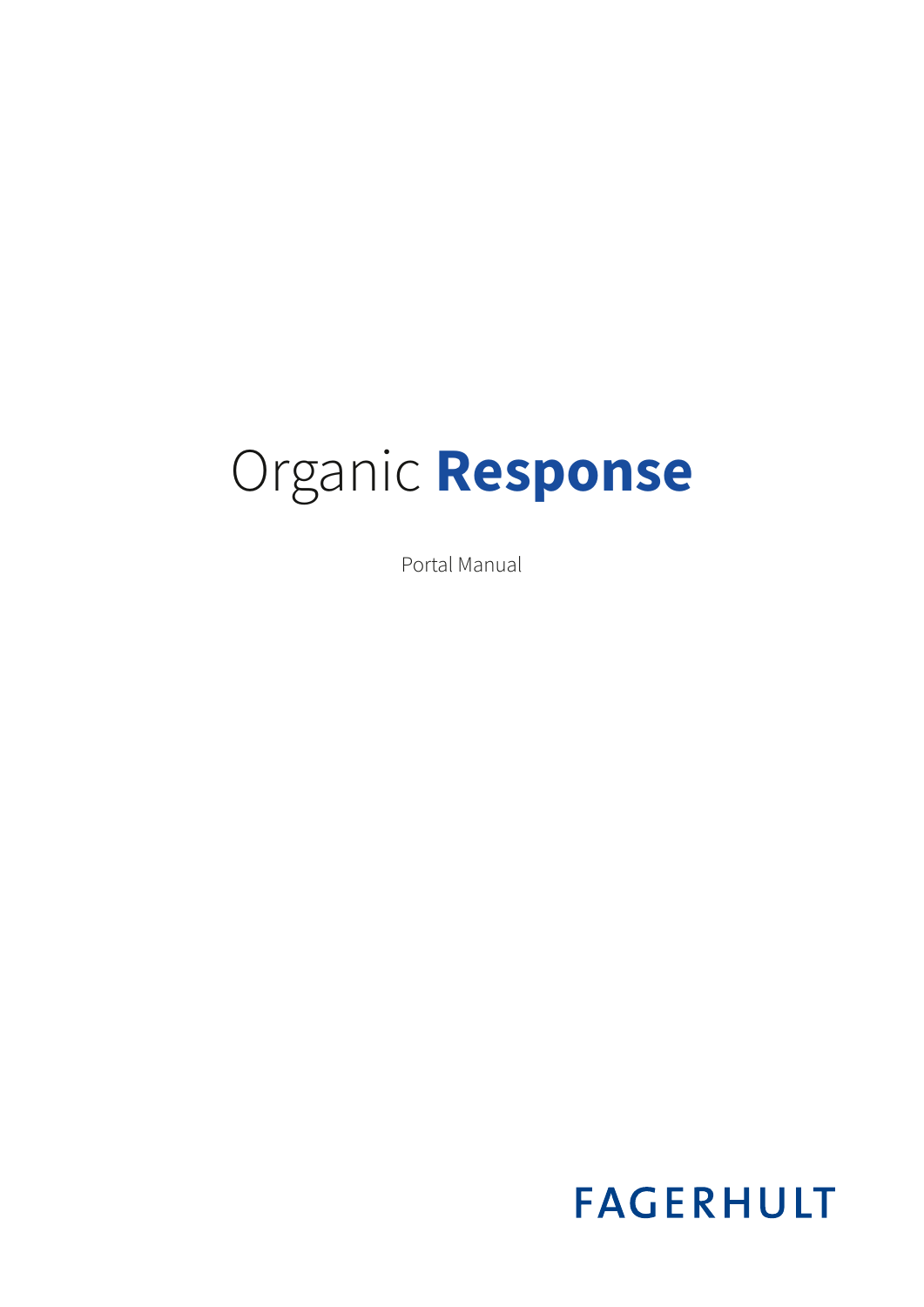#### **Contents**

This manual is divided into two parts to cover both how to create a building in the portal environment, and how to navigate in the portal and read statistics. If you do not have administration privileges, only a more basic level, some parts of the manual may be redundant.

#### **Organic Response Portal set-up**

| Create a building 6-8 |  |
|-----------------------|--|
|                       |  |
|                       |  |
|                       |  |
|                       |  |
|                       |  |
|                       |  |

#### **Organic Response Portal for end users**

| Preparations before you can use the portal property of the state of the portal property of the state of the state of the state of the state of the state of the state of the state of the state of the state of the state of t | 16        |
|--------------------------------------------------------------------------------------------------------------------------------------------------------------------------------------------------------------------------------|-----------|
|                                                                                                                                                                                                                                | 17        |
| Statistics and analysis functions                                                                                                                                                                                              | $18 - 22$ |
| Sensor nodes                                                                                                                                                                                                                   | $23 - 24$ |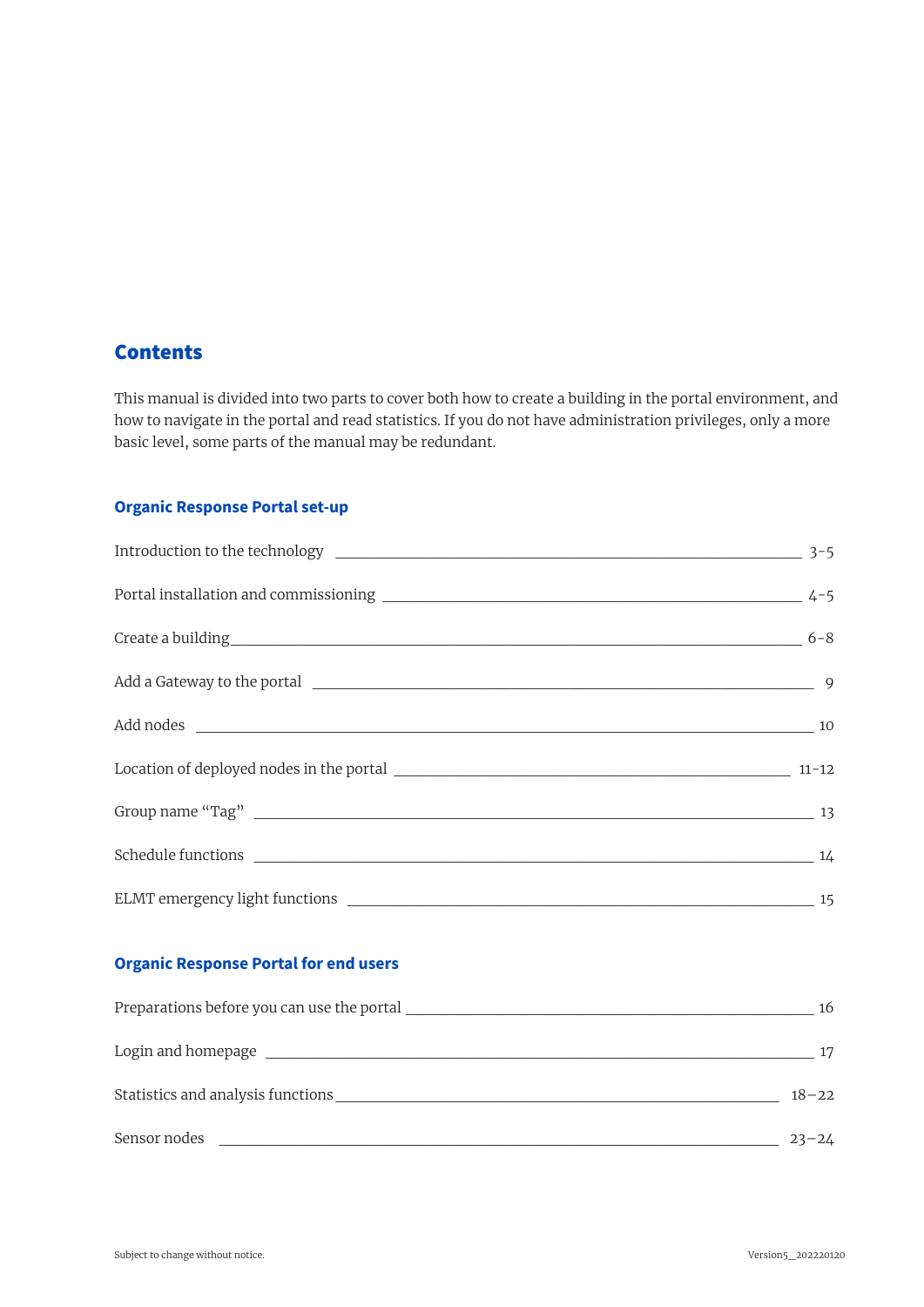#### Organic Response Portal

The Organic Response Portal is an easy-to-use interface for daily operation. Communications with installations are created via a gateway using Organic Response sensor nodes. The purpose of this manual is to provide a step by step guide of the process in order to create a connected installation. This applies both to the on-site functions for the connection of all nodes as well as the creation of the portal including all preparatory details.

## Introduction to the technology

Organic Response's cloud-based analysis and lighting control platform allows users to monitor and control their lighting installation remotely. The portal is accessible via web browsers (Chrome and Safari are recommended). All installed sensor nodes collect, store and communicate data about presence (so-called Heat Mapping), and energy consumption.

The solution is a decentralised RF network (mesh). When the sensor node is started a network is created, which by default has the following properties:

- Automatic installation (mesh formed as soon as the sensor nodes are energised)
- Self-optimising (automatically takes and adapts to the most appropriate route to the Gateway device)
- Self-healing network communication
- Improved ability to avoid communication interference

Each sensor node uses Wirepas as a proprietary communications protocol to communicate. This communication transmits information from one node to another node using 27 distributed channels using frequency hopping spectrum. Each sensor node can self-optimise its search for an Organic Response IoT-gateway. Each IoT-gateway comes ready configured to connect via the Internet to the Organic Response's web-based portal.

The architecture is explained in the image below.

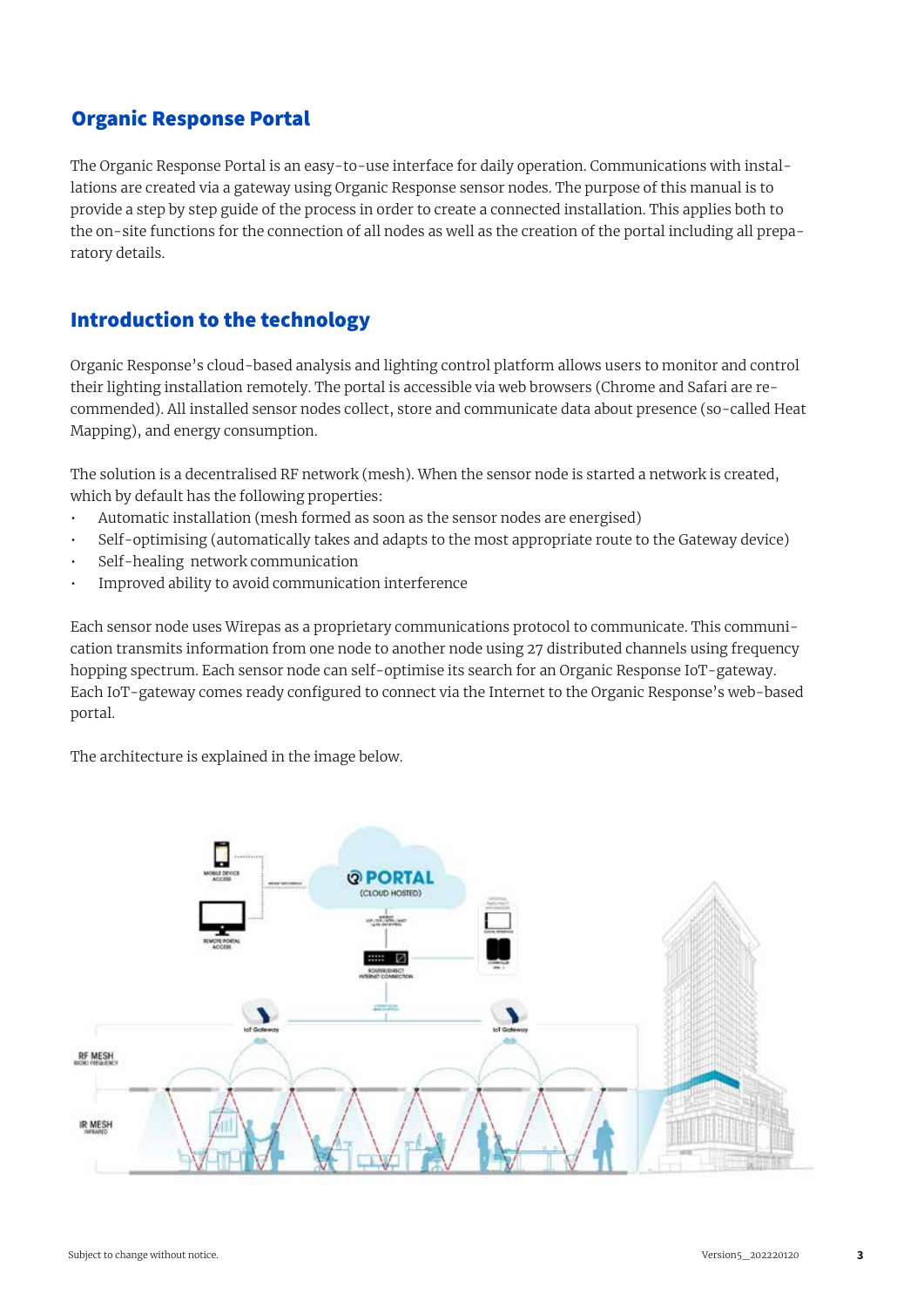Each IoT-gateway must be in the communications range of at least one sensor node, i.e. within 5 metres in direct view. Each sensor node has the ability to connect to any gateway within the communications range, if there are multiple IoT-gateways close by. An IoT-gateway can in turn be connected to any DHCP network (Building specific) to forward and receive information from the e‑Sense Organic Portal.

## Portal installation and commissioning

Fagerhult recommends using either Google Chrome or Safari. Make sure to have these installed on the computer and tablet to be used.

The factory setting on the gateway is set to DHCP addressing. And if there are no special circumstances you can continue to use this setting and add nodes. If a static IP address is required, contact Fagerhult for support.

Refer to the following ports (inbound & outbound) with services accessing thoser ports; If an IoT gateway is required to be installed on your site that has restricted access or firewall setup, you may need to contact network administrator before installation to allow gateways the appropriate access permissions.

| <b>NETWORK REQUIREMENTS</b>                                 |                  |             |
|-------------------------------------------------------------|------------------|-------------|
| <b>REMOTE HOST</b>                                          | <b>PROTOCOL</b>  | <b>PORT</b> |
| For New Configuration/reconfiguration (Jan 2022 onwards)    |                  |             |
| 0.ubuntu.pool.ntp.org                                       | <b>UDP</b>       | 123         |
| ntp.ubuntu.com                                              |                  |             |
| geoip.ubuntu.com                                            | TCP/HTTPS        | 443         |
| login.ubuntu.com                                            | TCP/HTTPS        | 443         |
| api.snapcraft.io                                            |                  |             |
| dashboard.snapcraft.io                                      |                  |             |
| storage.snapcraftcontent.com                                |                  |             |
| canonical-lgw01.cdn.snapcraftcontent.com                    |                  |             |
| canonical-lcy01.cdn.snapcraftcontent.com                    |                  |             |
| canonical-lcy02.cdn.snapcraftcontent.com                    |                  |             |
| canonical-bos01.cdn.snapcraftcontent.com                    |                  |             |
| cloudfront.cdn.snapcraftcontent.com                         |                  |             |
| fastly.cdn.snapcraftcontent.com                             |                  |             |
| fastly-global.cdn.snapcraftcontent.com                      |                  |             |
| <b>Rigado Required Hosts</b>                                |                  |             |
| provision.azure.rigado.com                                  | TCP/HTTPS        | 443         |
| api.azure.rigado.com                                        |                  |             |
| mqtt.azure.rigado.com                                       |                  |             |
| provision.rigado.com                                        |                  |             |
| serial-vault.rigado.io                                      |                  |             |
| api.rigado.com                                              | TCP/HTTPS        | 443         |
| diagnostics.rigado.com                                      | <b>TCP/HTTPS</b> | 443,80      |
| diagnostics.azure.rigado.com                                |                  |             |
| a2fyo1pewinh1f.iot.us-west-2.amazonaws.com                  | TCP/MOTT         | 8883 or 443 |
| a2fyo1pewinh1f-ats.iot.us-west-2.amazonaws.com              |                  |             |
| <b>OR Required Hosts</b>                                    |                  |             |
| https://portal.organicresponse.com                          | TCP/HTTPS        | 443         |
|                                                             | TCP/MQTT         | 8883        |
|                                                             | <b>UDP</b>       | 123         |
| http://a2bghq9neujukx.iot.ap-northeast-1.amazonaws.com/     | TCP/HTTPS        | 443         |
| http://a2bghq9neujukx-ats.iot.ap-northeast-1.amazonaws.com/ | TCP/MOTT         | 8883        |
|                                                             | <b>UDP</b>       | 123         |
| For New Configuration/reconfiguration (Jan 2022 onwards)    |                  |             |
| a34occh7iu2muo-ats.iot.ap-southeast-2.amazonaws.com         | TCP/HTTPS        | 443         |
|                                                             | TCP/MQTT         | 8883        |
|                                                             | <b>UDP</b>       | 123         |

The gateway is suitably placed as centrally as possible in the lighting installation.

If multiple gateways are required (> 150 nodes), these should be distributed proportionally for the best possible communication with two or more networks.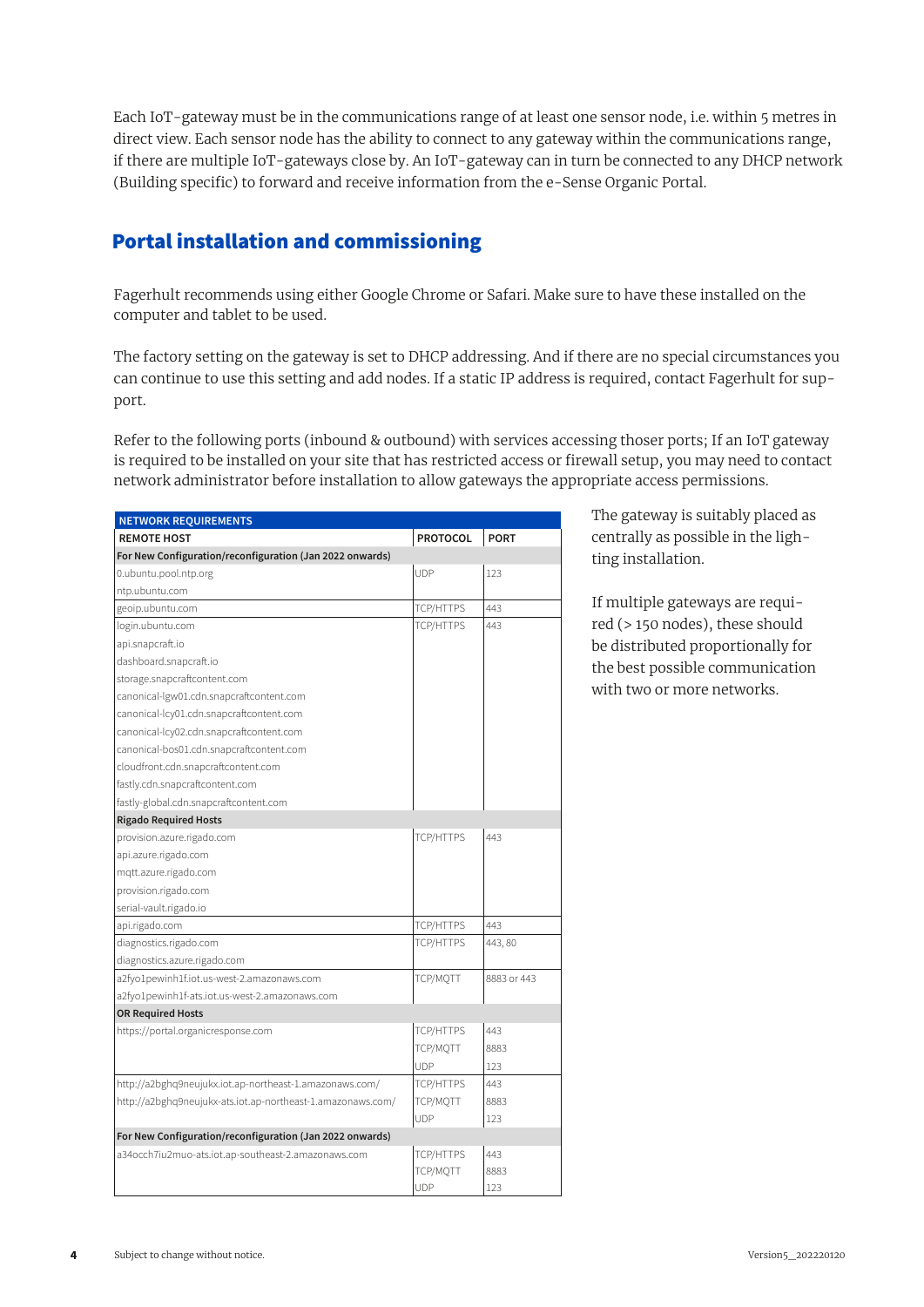Commissioning of the portal uses a solution that includes the following functions based on the requirements for each individual installation.

- Create a building in the portal (contact Fagerhult for access)
- Add a gateway to the portal
- IP addressing of gateways
- Placement of nodes on the drawing

On account of the independent installation of a gateway, it is advisable to energise the device at least 2 hours prior to commissioning nodes.

Prior to any type of installation, complete the following:

- Luminaires with sensors must be installed according to the Organic Response manual.
- The gateway installed correctly in accordance with this manual, energised and connected to a network with an Internet connection.
- Access to the installation's floor plan, preferably with luminaire placement for positioning nodes, and the gateway's ID that can be read on the back of the device or the packaging it was delivered in.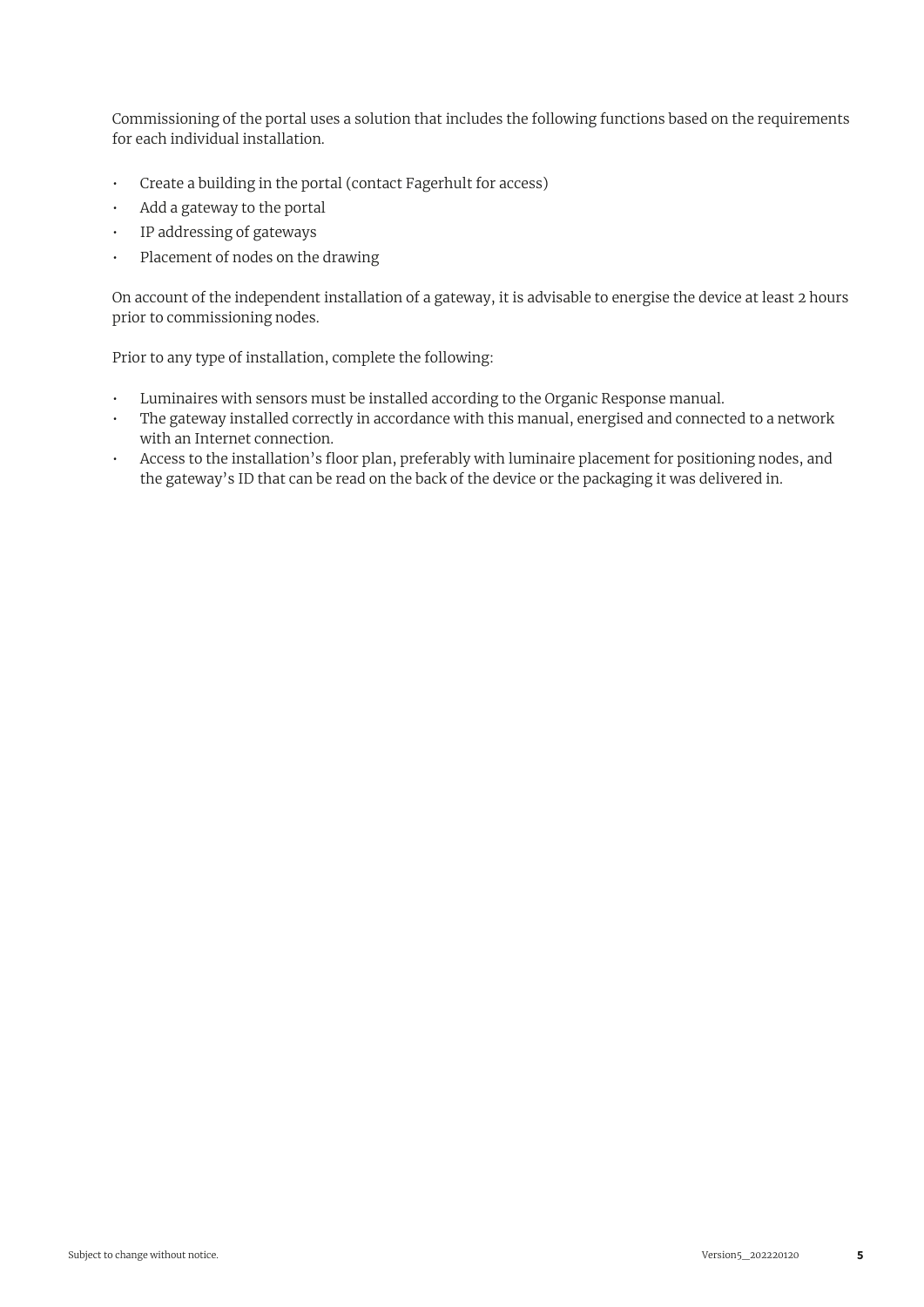## Create a building

To create a building, contact your Fagerhult representative with information about the building:

- Name of building
- Address
- Photo (not required)
- Email address of at least one person for admin access
- Pictures/drawings in JPEG format. The file name is entered in lowercase, no spaces or special characters, and images may be a maximum of 1 Mb in size.

| Q<br>gamicresponse portol are 640 @<br>Building Galways Foors Uses Roles<br><b>Building</b> Gateways Floors Users Roles<br>Building name<br>Fegerhut + Hacs<br>P.P.Postal code<br>County.<br>Tirm street<br>1 Europa Stackharm<br><b>SOUND</b><br>Eveber:<br>Addition firm 1<br>Aulgert 1<br>Administra 2<br><b>BRAIN CORP.</b><br>Adorpia line 3 |  | (?) organic response · portal oro ((o) 4 |  |  |  |
|---------------------------------------------------------------------------------------------------------------------------------------------------------------------------------------------------------------------------------------------------------------------------------------------------------------------------------------------------|--|------------------------------------------|--|--|--|
|                                                                                                                                                                                                                                                                                                                                                   |  |                                          |  |  |  |
|                                                                                                                                                                                                                                                                                                                                                   |  |                                          |  |  |  |
|                                                                                                                                                                                                                                                                                                                                                   |  |                                          |  |  |  |
|                                                                                                                                                                                                                                                                                                                                                   |  |                                          |  |  |  |
|                                                                                                                                                                                                                                                                                                                                                   |  |                                          |  |  |  |
|                                                                                                                                                                                                                                                                                                                                                   |  |                                          |  |  |  |
|                                                                                                                                                                                                                                                                                                                                                   |  |                                          |  |  |  |
|                                                                                                                                                                                                                                                                                                                                                   |  |                                          |  |  |  |
|                                                                                                                                                                                                                                                                                                                                                   |  |                                          |  |  |  |
|                                                                                                                                                                                                                                                                                                                                                   |  |                                          |  |  |  |
|                                                                                                                                                                                                                                                                                                                                                   |  |                                          |  |  |  |
| D. Fasal changes                                                                                                                                                                                                                                                                                                                                  |  |                                          |  |  |  |

#### **Administration**

An installation is suitable to make fully complete before the handover of the project, i.e. as part of the commissioning process. Parameters can be changed in any step to reflect all relevant changes, and these parameters can include:

#### **Building**

Create/edit an appropriate name, specify an address, time zone, and add a photograph of the building.

#### **IoT-gateway**

Add, remove, or update a gateway in the building. Use the gateway's installation guide and the portal commissioning guide for a detailed process and how to achieve this.

#### **Floors**

Add/Remove floor plans after importing a drawing into a building. Remember that a changed floor plan can result in the loss of correct placement of some previously installed nodes on the drawing.

#### **Users**

An administrator can invite other users with their LinkedIn email addresses. This page also lists current users with their access permissions.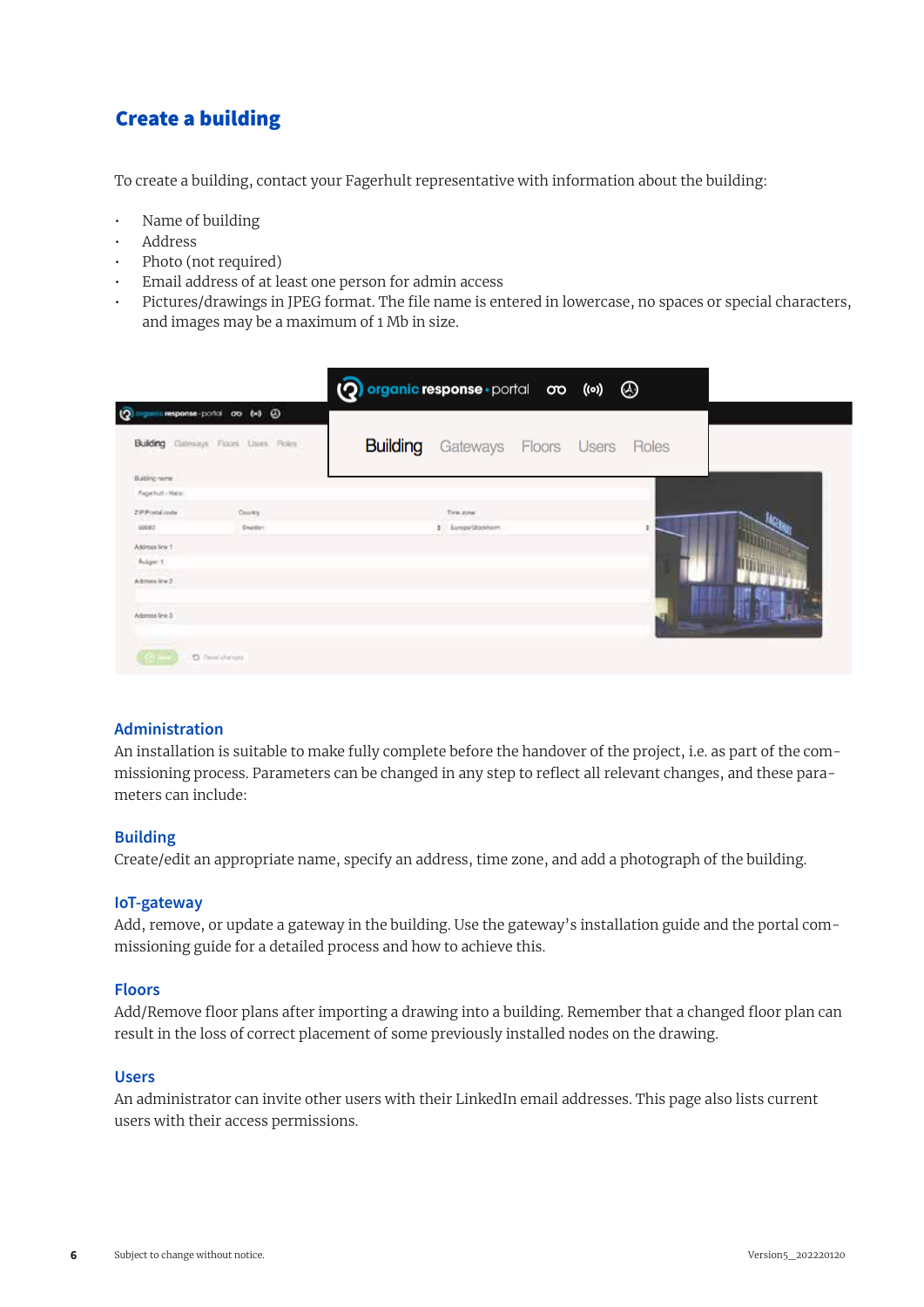#### **Building and creating floor plans**

The building/link where you create floor plan is provided by Fagerhult. Approval is obtained through access in an email from the Organic Response Portal.

Log in to https://portal.organicresponse.com, have a prepared Linkedin account and an email address that Fagerhult has linked to the building. The buildings that you have been given access to will be shown here. The picture example shows two buildings.

| <b>FAGERHULT</b><br><b>Fagetfult Test Lab</b><br>Fagerhult Habo<br>56080. Acligen 1, Sweden<br><b>Index</b> | <b>Buildings</b> |  |
|-------------------------------------------------------------------------------------------------------------|------------------|--|
|                                                                                                             |                  |  |
|                                                                                                             |                  |  |
|                                                                                                             |                  |  |

Click on the building to be processed. Here you will see an empty floor plan that needs to be put into operation. Click on the Floors link on the right and on "manage floors"



Create floors in the building with the right name and other information. Place the mouse over the box with the camera icon to add a photo of the floor plan. The format must be JPEG max 1 Mb. Remember to click on "add floors" to add floor plans and click "update" if you make changes.

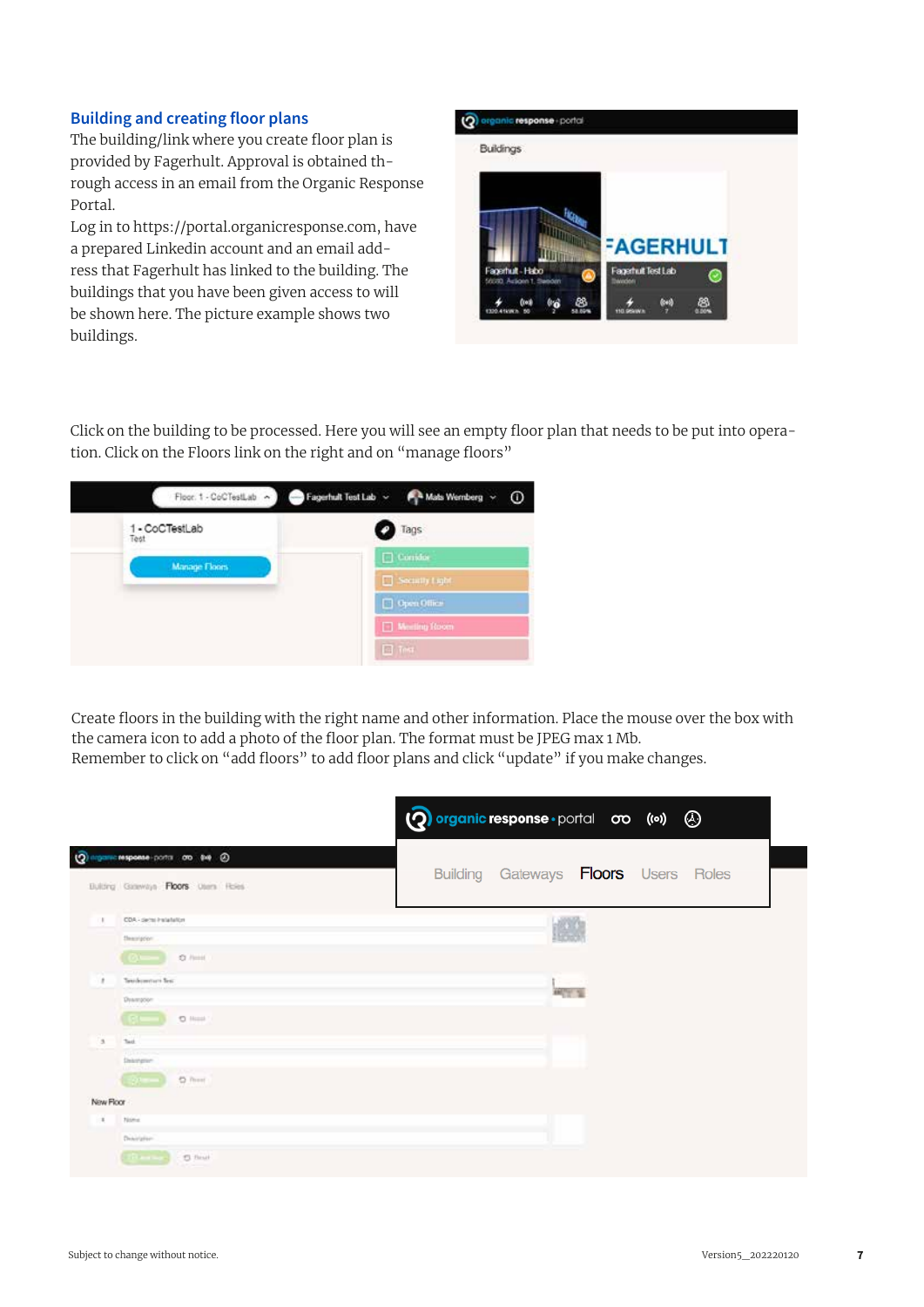#### Users

Provide access to users for "online" configuration. Access can be a simplified form at the same level as the app, based on the user's Linkedin account associated with an email address. Different roles can be assigned to those who wish to have access to the building. Remember that there is no division between the different floor plans.

| organic response portal oro (w) 4       |                                                                              |                              |             |  |
|-----------------------------------------|------------------------------------------------------------------------------|------------------------------|-------------|--|
| Building Gateways                       | <b>Users</b><br>Floors                                                       | <b>Roles</b>                 |             |  |
| The Contractor<br>71980                 | Dean Campbell-Smith                                                          | Administrator                | $\boxtimes$ |  |
| Daniel Unoso<br>40273<br><b>South A</b> |                                                                              | $\boxtimes$<br>Administrator |             |  |
| <b>Invite User</b>                      |                                                                              |                              |             |  |
| Email Address<br><b>(4)</b> Add user    | $\checkmark$ Add another<br>Administrator<br>User:<br><b>Testing Artists</b> |                              |             |  |
|                                         |                                                                              |                              |             |  |

## Access permissions

| $\mathbf{c}$<br>мировие-ролог от 6-4 @ 25                                                                                                                                                              |           |   |                                               |                         |                |    |                      |                   |                  |                   |      |                 |        |                             |             |                                          |      |              |  |
|--------------------------------------------------------------------------------------------------------------------------------------------------------------------------------------------------------|-----------|---|-----------------------------------------------|-------------------------|----------------|----|----------------------|-------------------|------------------|-------------------|------|-----------------|--------|-----------------------------|-------------|------------------------------------------|------|--------------|--|
| The second company of the company of the company of the company of the company of the company of<br>Bulting Gattower, Pictors Usare Roles.<br>STATISTICS AND THE REPORT OF THE REPORT OF THE REPORT OF |           |   |                                               |                         |                |    |                      |                   |                  |                   |      |                 |        |                             |             |                                          |      |              |  |
| tim (a)                                                                                                                                                                                                |           |   |                                               | <b>STATISTICS</b><br>mp |                |    |                      |                   |                  | 4757              |      |                 |        | <b>Drawing</b>              | Martialta L | <b>Gracieria</b><br>10001                |      |              |  |
| Administrator<br><b>Electricia</b>                                                                                                                                                                     | n.        |   | <b>SET</b>                                    | $\sim$                  | $\sim$         | ×. | r sa<br><b>ANGER</b> | <b>START</b><br>× | <b>Call</b>      | <b>The State</b>  | $-1$ | $\sim$          | $\sim$ | mar.                        | $\sim$      | $\sim$                                   |      | $\circ$      |  |
| the.                                                                                                                                                                                                   |           | ್ | $\overline{\phantom{a}}$<br><b>STATISTICS</b> |                         |                |    |                      |                   |                  |                   |      |                 |        |                             |             |                                          | COD- | $D$ $\Theta$ |  |
| <b>Barnets</b>                                                                                                                                                                                         | <b>Di</b> |   |                                               | may.                    | <b>Service</b> |    | AMOUNT STREET        |                   |                  | <b>STATISTICS</b> |      | <b>ALCOHOL:</b> |        | <b>ATENNI</b><br>Literpress |             | <b>STORAGE</b><br>Mercurian<br>Jollares. |      |              |  |
| Titan-sacros                                                                                                                                                                                           |           |   |                                               |                         |                |    |                      | $\mathbf{I}$      | <b>TELESCOPE</b> |                   |      | -17             | a po   |                             |             |                                          |      | $\circ$      |  |

Assigning access permissions that can be created for different users. Works for administrators.

- All administrator access check all available permissions.
- View only possible to read information in the portal.
- Statistics access to analysis and statistics.
- High resolution analysis GDPR (Global Data Protection Regulation) provides end-user availability to enable/disable high-resolution data along with the portal's direct function.
- Control light ability to control light remotely.
- Nodes access to node data, make changes e.g. add, edit floor drawings/delete, or tag nodes. Note that this permission is bound internally for the ability to tag nodes.
- Floors Add or change floor plans.
- Gateways add or edit gateway data.
- Tags create and assign tags, note that this is associated with the permission for this.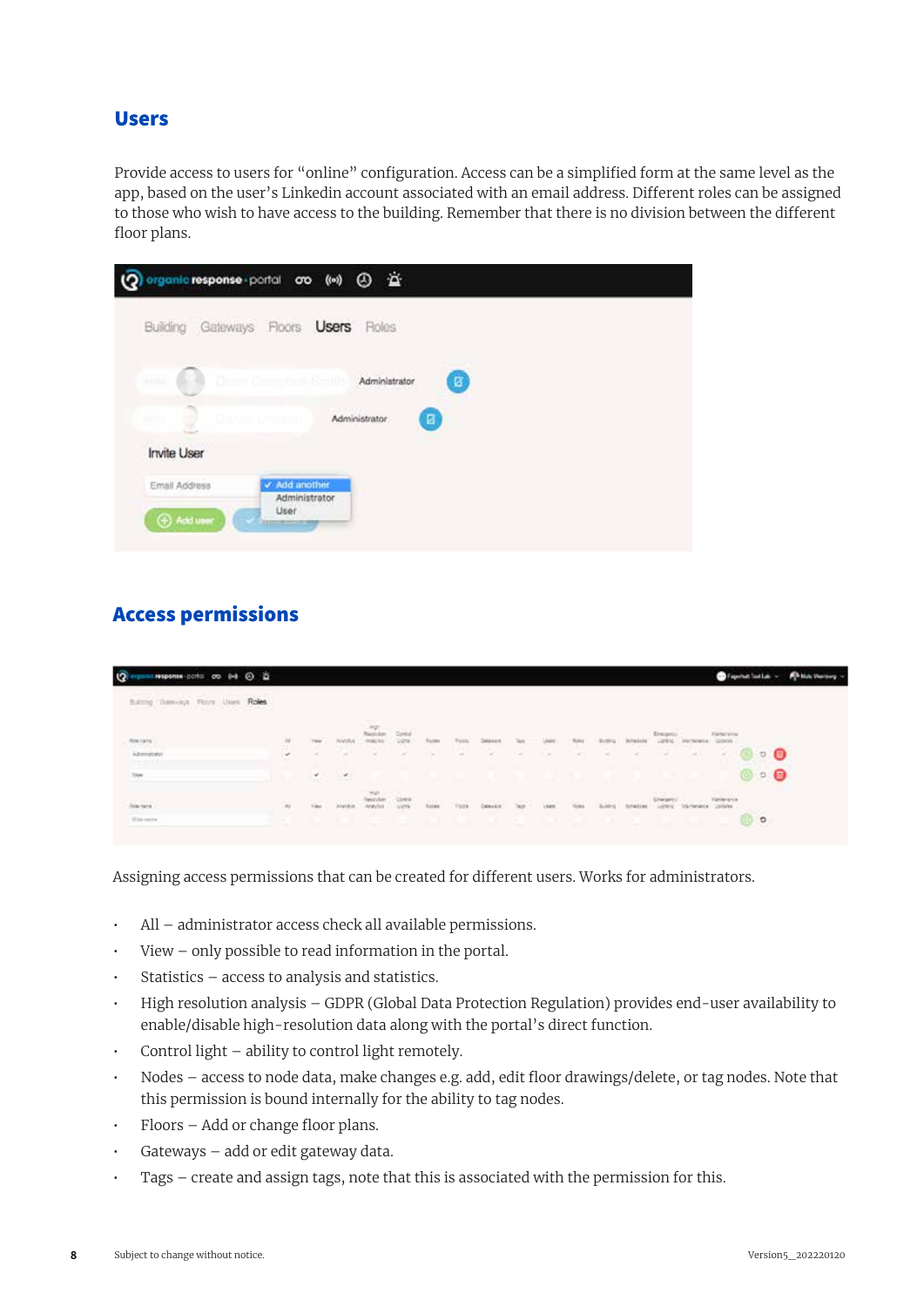- Users permission to add or change permissions for another user.
- Roles the ability to access the permission menu for others, create and/or edit permissions.
- Building access to building function, useful for more than one building for the same end customer.
- Schedules access to a calendar and the ability to create, edit and add schedules for lighting systems.
- Emergency lighting  $-$  access to emergency lighting menu.
- Maintenance and maintenance updates both need to be checked to receive maintenance updates for each floor plan via email address. The email is sent automatically when a node reports whether it has been disconnected, is incorrect, or similar.

#### Add a Gateway to the portal

**1**

**2**

Select "Wirepass" from the dropdown menu next to the Gateway if it is not already selected.

| Gateways Floors Does Fiches<br>Building                                                     |                                                                                                                                                         |        |                                                                                                                                                                                                                                                                                                                |            |                     |               |                           |
|---------------------------------------------------------------------------------------------|---------------------------------------------------------------------------------------------------------------------------------------------------------|--------|----------------------------------------------------------------------------------------------------------------------------------------------------------------------------------------------------------------------------------------------------------------------------------------------------------------|------------|---------------------|---------------|---------------------------|
| TC Galeway<br>m                                                                             | 00000000 0000 0000 0000 046493145040 -<br>the contraction of the contract of                                                                            | Weeper | $I \neq 0$ ela.4/kib.10kom $\bigcirc$ 0                                                                                                                                                                                                                                                                        |            |                     |               |                           |
| WHERE THE CASE OF PERSON RESIDENCE.<br>COA Dateway<br><b>The Committee of the Committee</b> | and a contract of the property states and the state states and<br>00000000-0005-0000-0000-04549254c01E<br>Consideration of the constant of the constant |        | <b>MITARATURE CONTRACTOR AND A</b><br>Wrases I v Delautifulo Network (C) (1)<br>and the first continue of the state of the state of the state of the state of the state of the state of the state of the state of the state of the state of the state of the state of the state of the state of the state of t |            |                     |               |                           |
| New Gateway                                                                                 |                                                                                                                                                         |        |                                                                                                                                                                                                                                                                                                                |            |                     |               |                           |
| <b>Bana</b>                                                                                 | Outway admired."                                                                                                                                        | Wingst | DeliantRuto Nelwork                                                                                                                                                                                                                                                                                            | IP Address | <b>Roza PAdress</b> | 256 259 259 0 | - Default Dids<br>$\circ$ |

The following information needs to be specified for the Gateway:

- Name of the gateway. Can be a name or number, placement in the building or similar.
- The address of the gateway. Enter the ID address found on the back of the device or the shipping packaging (see the previous picture).
- If a static IP address is to be used delete "default/Auto Network", specify the subnet mask and network IP address.
- It is possible to use DNS address if there is a need of this, otherwise leave in default mode.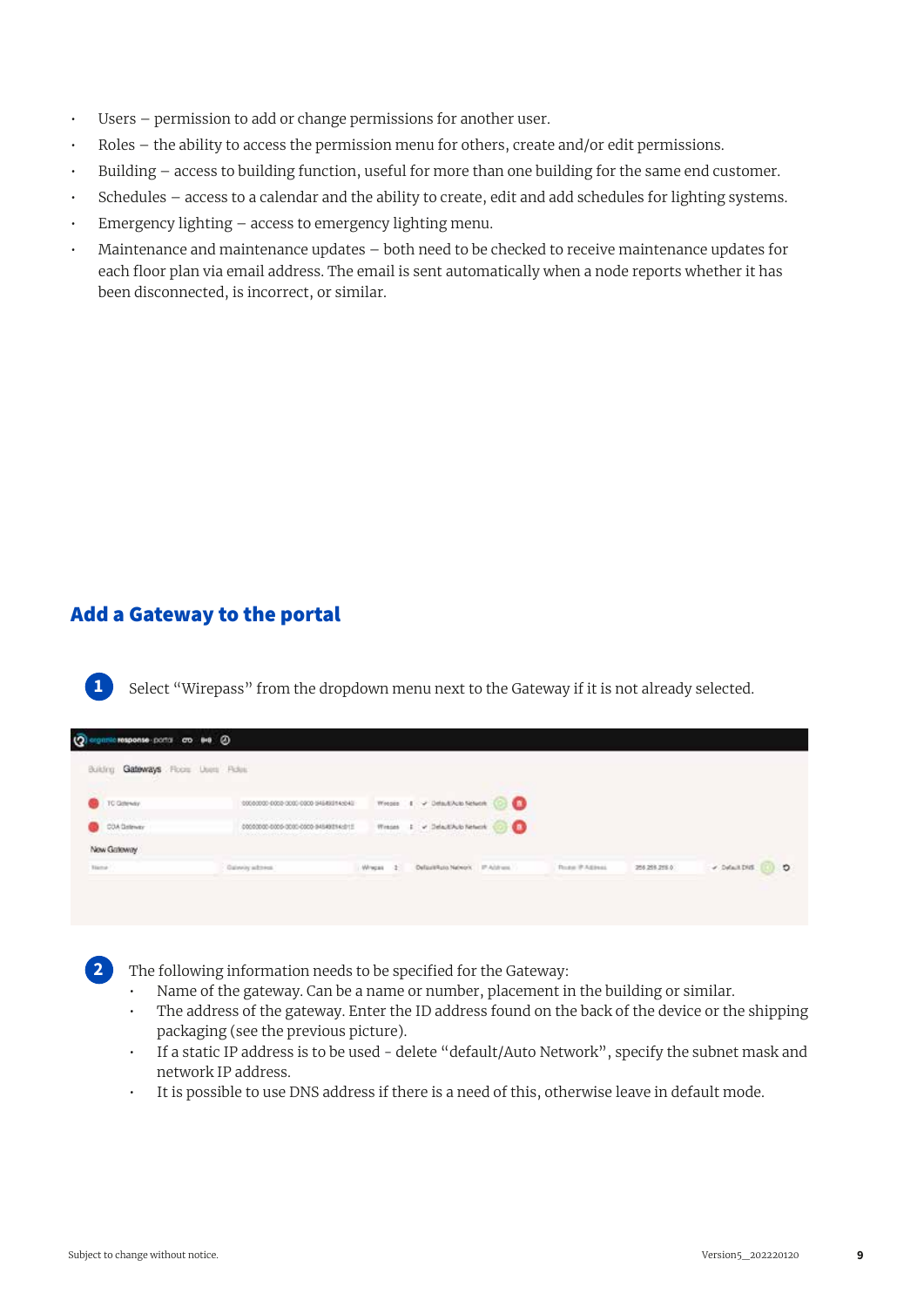## Add nodes

It is appropriate to position all nodes on inserted drawings in advance, please use a computer for this, it is easier than using a tablet. On the computer you also get "hints" about function when the mouse hovers over the icons. This saves a lot of time when you activate nodes on site.



Select "Sensor Nodes" from the main menu.



Click on "Edit Nodes" as shown below.

Start positioning nodes on the drawing. At this point, you should have an updated drawing that ensures luminaire placement is correct. Analysis and statistics are based on the correct placement of the nodes. **2**



**1**

**4**

Remember to save the installation with the "Save" icon.  $\bigcirc$ 

Using the "Undo" and "Discard" icons you can delete the latest or delete all nodes since the last time the portal was saved.

When all nodes are positioned and saved, it is time for installation on site.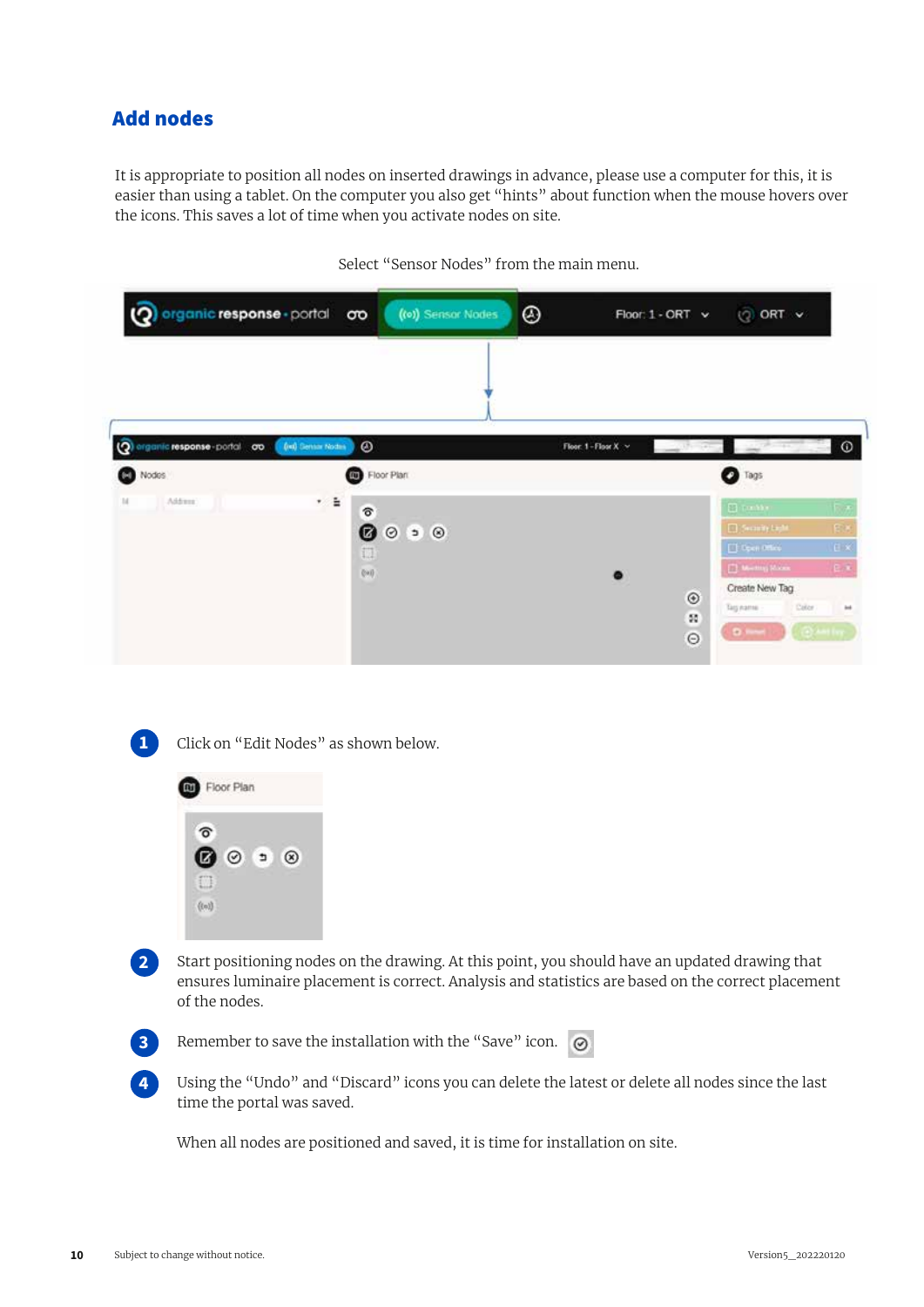## Mapping positioned nodes in the portal

You place and connect nodes in a portal by sending an IR message to the node via the Organic Response dongle which is inserted in the headphone jack of the tablet. This function gets the sensor to send a radio message to the Gateway and onto the portal, and registers the position of the node on the drawing.

Even if each sensor node has the ability to connect to an IoT-gateway and then be found in the portal, the portal requires the nodes to be physically programmed to associate the information within the portal to this particular node. This process is called commissioning and connects physical nodes to a given location on the drawing and floor plan.

The procedure is as follows:



**2**

**3**

Go to the right floor in the right building. Click on the "Map Nodes" icon.



Place the dongle in the headphone jack. NOTE! Make sure the volume is set to max. Lock the screen so that it does not turn the display mode.

All nodes are initially marked grey. This means that they are not mapped on the drawing.



 If you are using a laptop, you can place the cursor over a node to display information that it is not mapped.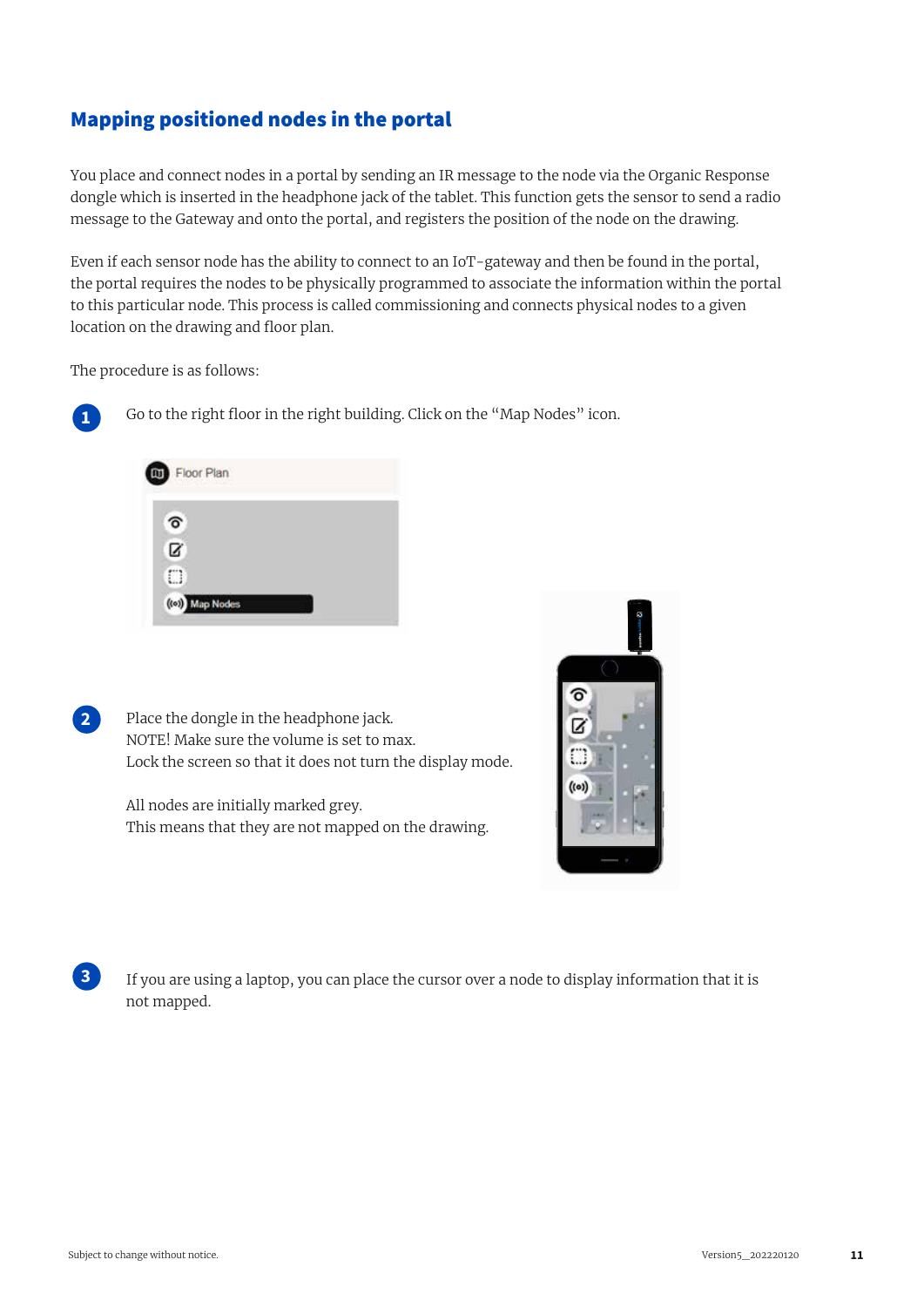

Click an appropriate node in the portal and point the dongle towards the node in the luminaire. When it flashes red 3-5 times, this indicates that it has been mapped. The node on the drawing will change colour to white (may take a few seconds).



If you now place cursor over the node, it will display information that it is mapped.

Luminaires with integrated emergency lighting will have a different symbol. Detection occurs automatically by the node if an emergency light unit is connected in parallel with the driver in the luminaire. **6**

Other information from a node under "mapping":

If the symbol on the drawing changes to blue, this indicates that the node has still not been mapped. Wait at least 1-2 minutes before trying again.

Ensure that only one node is mapped, otherwise this can create a conflict between nodes and errors in the analysis in the portal. A correctly mapped node turns white and prior to this the sensor flashes red 3-5 times.

Nodes that have been duplicated will be indicated in red. Click one of these nodes, and the following information will be displayed:

DO YOU WANT TO UNMAP THE SELECTED NODE?

Select OK or CANCEL.

An "unmapped" node displays information if you select it. The node in the image is not fully programmed, recently added, or has lost contact with the Gateway. Redo the mapping procedure on the previous page.

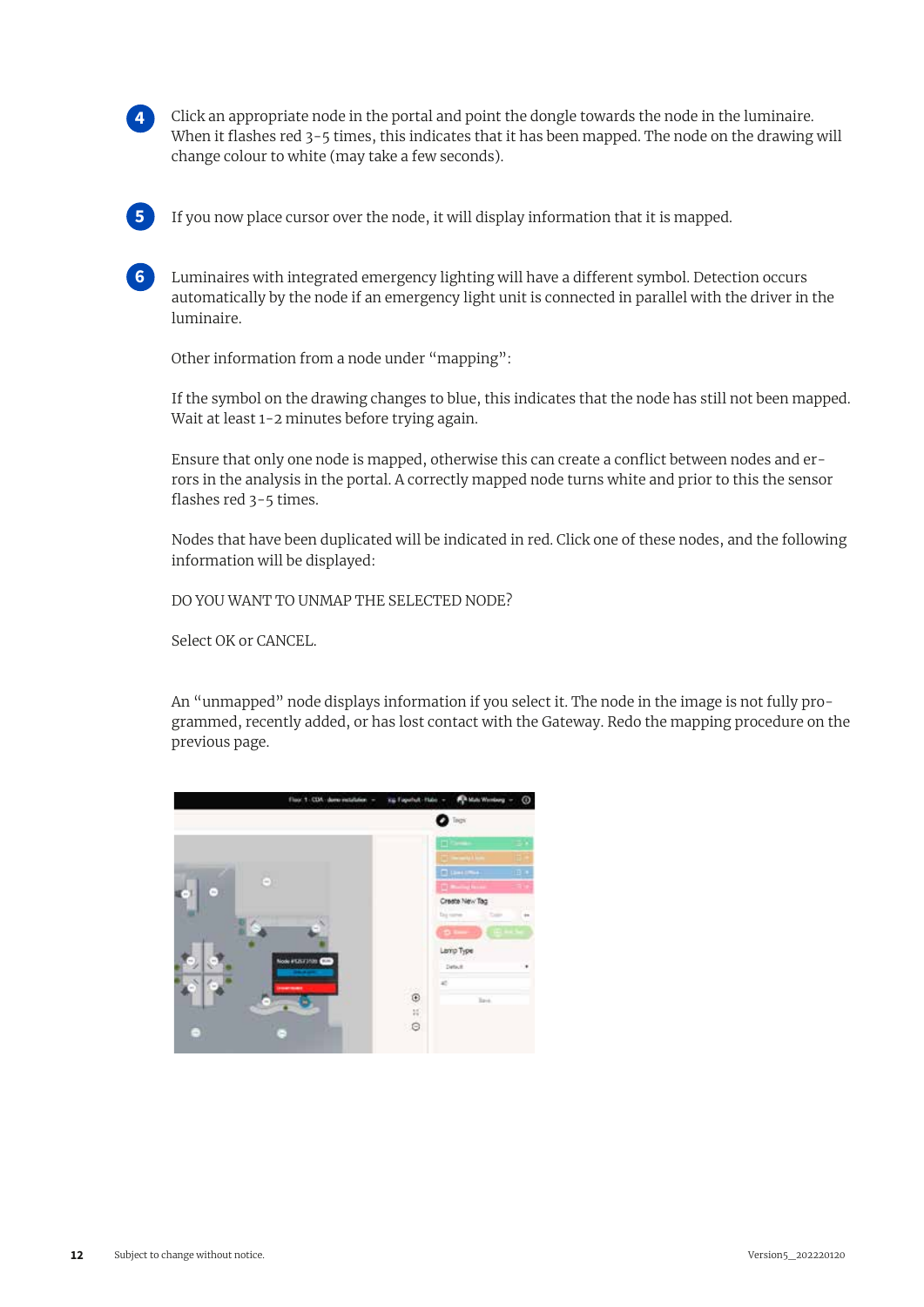## Tag name (group)

You can group nodes to make it easier to determine their function. For example, allocating luminaires with integrated emergency lighting in the same tag name in the portal makes operation easier and clearer. This does not affect the function of the node, but only promotes clarity.

You can create tag names according to your own wishes. The most common names used in an office are corridor, meeting room, open-plan, and emergency lighting.





Select a node by clicking it (blue ring is highlighted around the node), and available information will be displayed. You can now select "tag" and give the node a group association from the list on the right. You can also create your own groups (tags) by entering information under "Create a new tag" and end with "add tag". Select nodes that are to be associated with the new tag, one at a time, end with "save".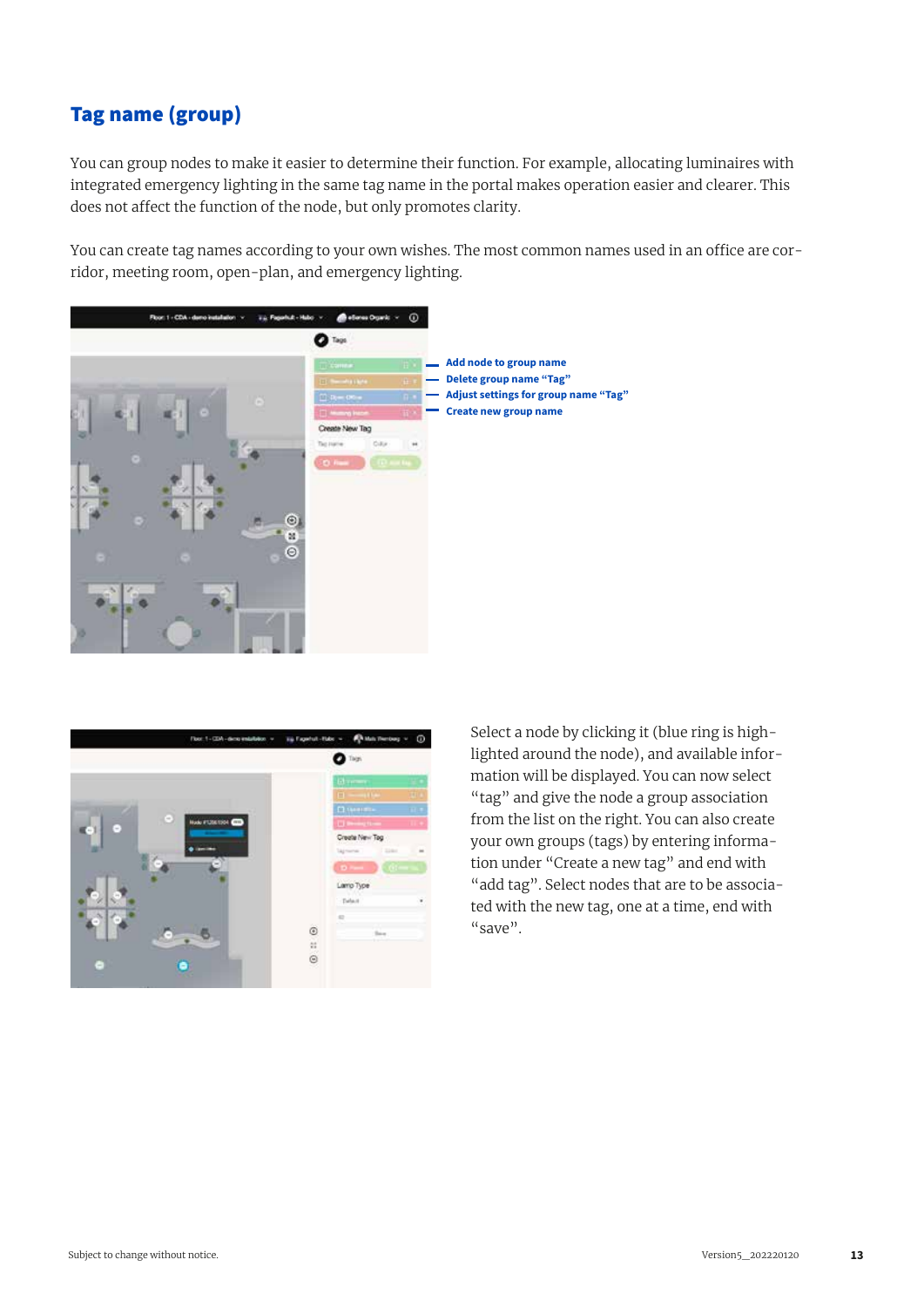## Schedule functions (advanced function)

Many lighting systems have a need for automatic control based on time and day. This may be switching on lighting in a corridor, stairwell, etc. and Organic Response can easily tailor such functions. You can always go back and adjust the settings that have been made. Since you also name the schedule function, you can easily see what function it performs.

#### **Rules for schedule functions**

Each schedule can have as many rules as needed, with the ability to choose between different functions:

- Maximum light as a percentage from 0 % to 100 %
- Minimum light as a percentage from 0 % to 100 %
- Low light level as a percentage from 0 % till 100 %
- Dwell time in time from 1 minute up to 60 minutes
- $\cdot$  Low light time in time from 1 minute up to 60 minutes
- Personality all profiles available for the system
- Scenario one of eight scenes

|            |                                                                                                                                               |                    |                                                                                                              | 3                            |                                  |                                                                   |                                          |       |                              |             |                                                                                                                                                                                                                                                              |                  |                                 |                                 |                                                    |
|------------|-----------------------------------------------------------------------------------------------------------------------------------------------|--------------------|--------------------------------------------------------------------------------------------------------------|------------------------------|----------------------------------|-------------------------------------------------------------------|------------------------------------------|-------|------------------------------|-------------|--------------------------------------------------------------------------------------------------------------------------------------------------------------------------------------------------------------------------------------------------------------|------------------|---------------------------------|---------------------------------|----------------------------------------------------|
| 19         | guilinesponse porto: 00 lei (@ Brenae) @                                                                                                      |                    |                                                                                                              |                              |                                  |                                                                   |                                          |       |                              |             |                                                                                                                                                                                                                                                              |                  | <b>Call Fagerfull Test Latt</b> |                                 | ന<br><b>Bo</b> alleres Drawin                      |
|            | and Teleco<br>New Schoolule                                                                                                                   |                    | 222 223 230 230 230                                                                                          |                              |                                  | and was the the the cost of the the the that the the same are the |                                          |       |                              |             |                                                                                                                                                                                                                                                              |                  |                                 |                                 | <b>(b)</b> Create rare actualized<br><b>Doctor</b> |
|            | <b>Greature Were</b><br><b>START CONTROL</b><br><b>Flukes</b>                                                                                 |                    | To a control of the component of<br>presenten och mit er mit och er mit i 1987, und i 2007, sett i 2007, anv |                              | <b>MATE ORIGINAL REPORTATION</b> | The Services                                                      |                                          |       |                              |             |                                                                                                                                                                                                                                                              |                  |                                 |                                 |                                                    |
|            | Solent turn<br>Plot sites 1<br>For:<br>2006 BM 6005<br>Or Paratise 2<br>Concert and Concert                                                   |                    | 4 b. Southern B.                                                                                             |                              |                                  |                                                                   |                                          |       |                              |             |                                                                                                                                                                                                                                                              |                  |                                 |                                 |                                                    |
| 5<br>H G G | <b>Building</b>                                                                                                                               | @ Add another rule | <sup>2</sup> Pesat and close                                                                                 |                              |                                  |                                                                   |                                          |       |                              |             |                                                                                                                                                                                                                                                              |                  |                                 |                                 | -------                                            |
|            | Reese to Bonne F, but in East the of Sharing Force: You @ CoCTestLid-<br><b>Constitution of the Constitution</b><br><b>Service Controller</b> | NORTH CONTROL      | <b>Control</b><br>THE R.<br><b>CONTRACTOR</b> SEARCH                                                         | <b>THE R</b><br><b>THEFT</b> | <b>WARRANT COMMAND</b>           | $\frac{1}{2}$                                                     | TELEVISION C<br>the property of the con- | TOTAL | <b>TERRIT</b><br><b>TENT</b> | <b>TERR</b> | <b>Carried Co.</b><br>$-10$<br>distance and the second company of the second company of the second company of the second company of the second company of the second company of the second company of the second company of the second company of the second | <b>Committee</b> |                                 | <b>BUT IT IT IT IS NOT THE </b> |                                                    |

**1 2 3**

**5**

**6**

**7**

**8**

Create a new schedule function.

Displays the status of the function. Enabled, disabled, or paused.

- Name, select a time and weekday for the event.
- Shows the event over time. **4**
	- Save, reset, or delete an event.
	- Specify the light level, dim function, modes, or scene selection previously programmed in the node/zone via the app and dongle.

Here you can define the floor plan that the event should be active on.

Here you can start, stop and pause an event.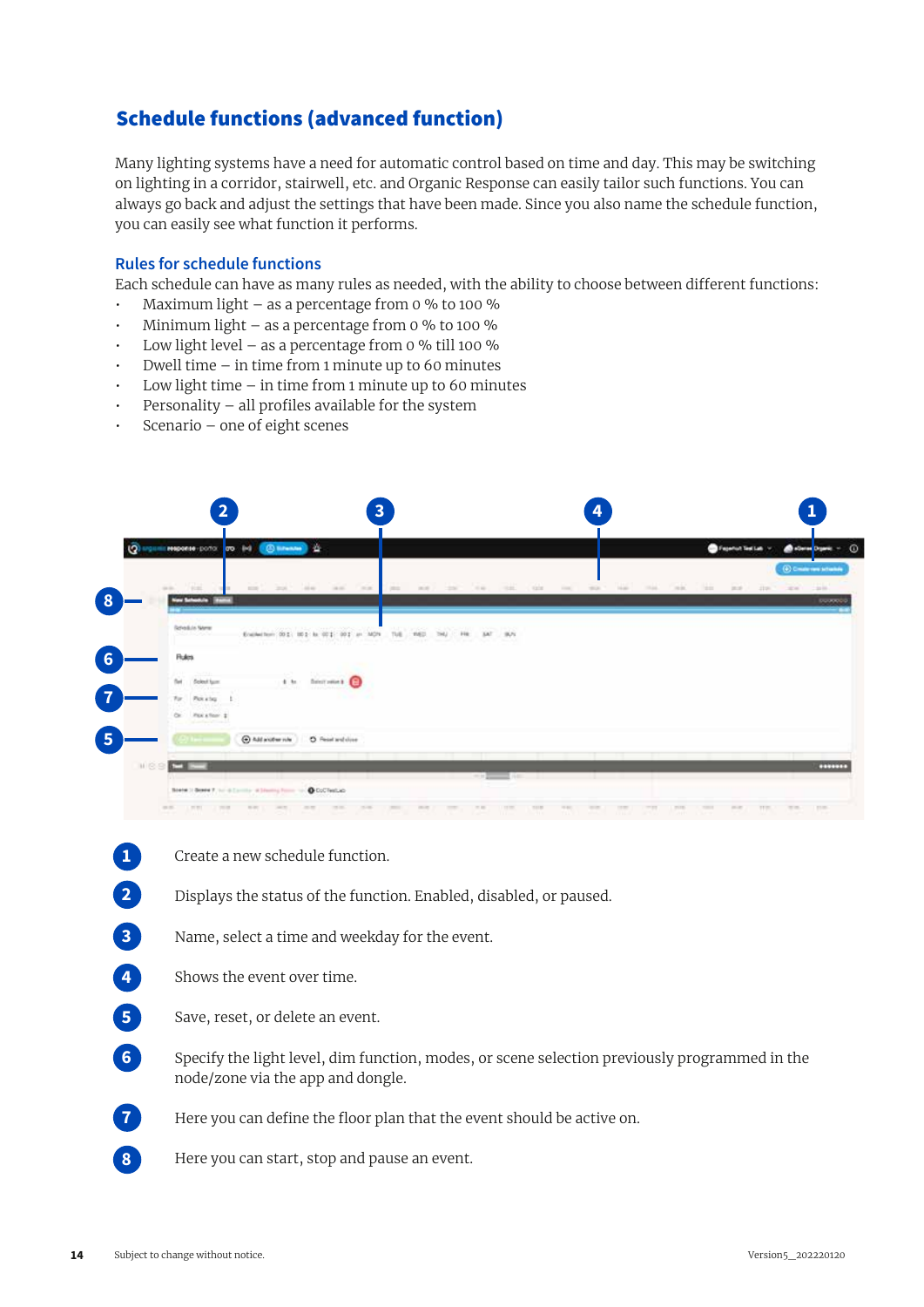## ELMT Emergency lighting functions (advanced function)

Emergency lighting functions can only be used for luminaires with emergency lighting devices installed in luminaires. The function is automatically found by the Organic nodes, and is displayed in the portal with a special icon. Emergency light devices are reported according to standard IEC62386-202 1.0 selftesting emergency lighting devices (type 1).

It is useful to group emergency lighting luminaires under the tag. This gives you a simpler overview of the test status for each device in the context of other devices.

Implementation:

- Choose a floor plan
- "Emergency Lighting"
- "Groups"
- Schedule function
- Report with printout

Move on to the next floor plan.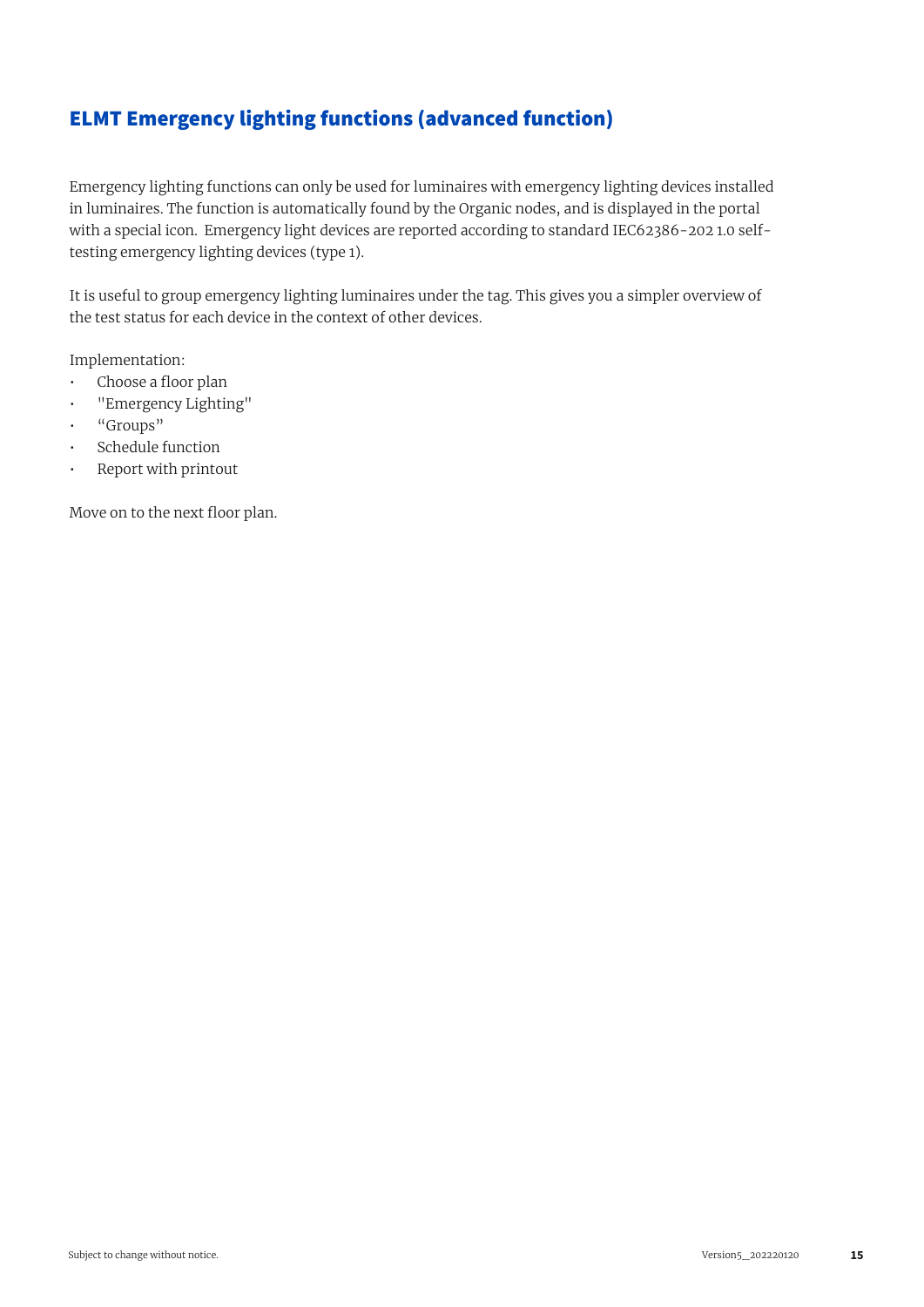## Organic Response Portal for end users

The Organic Response Portal is an easy-to-use interface for daily operation. This manual provides a quick walkthrough of the various functions and how to read statistics.

## To do before you can use the portal

The Organic Response portal is a secure online platform that can only be opened by licensed persons. The following must be confirmed before you can log in:

1 The portal can be opened with a LinkedIn account (www.linkedin.com), which is necessary to become an approved user via Fagerhult. If you do not have an account, go to LinkedIn's website to create one.



If you do not yet have an account, or have received an invite from Fagerhult, please contact Fagerhult to **2** gain access.



In your web browser, either Chrome or Safari is recommended, type https://portal.organicresponse.com.

Done! **4**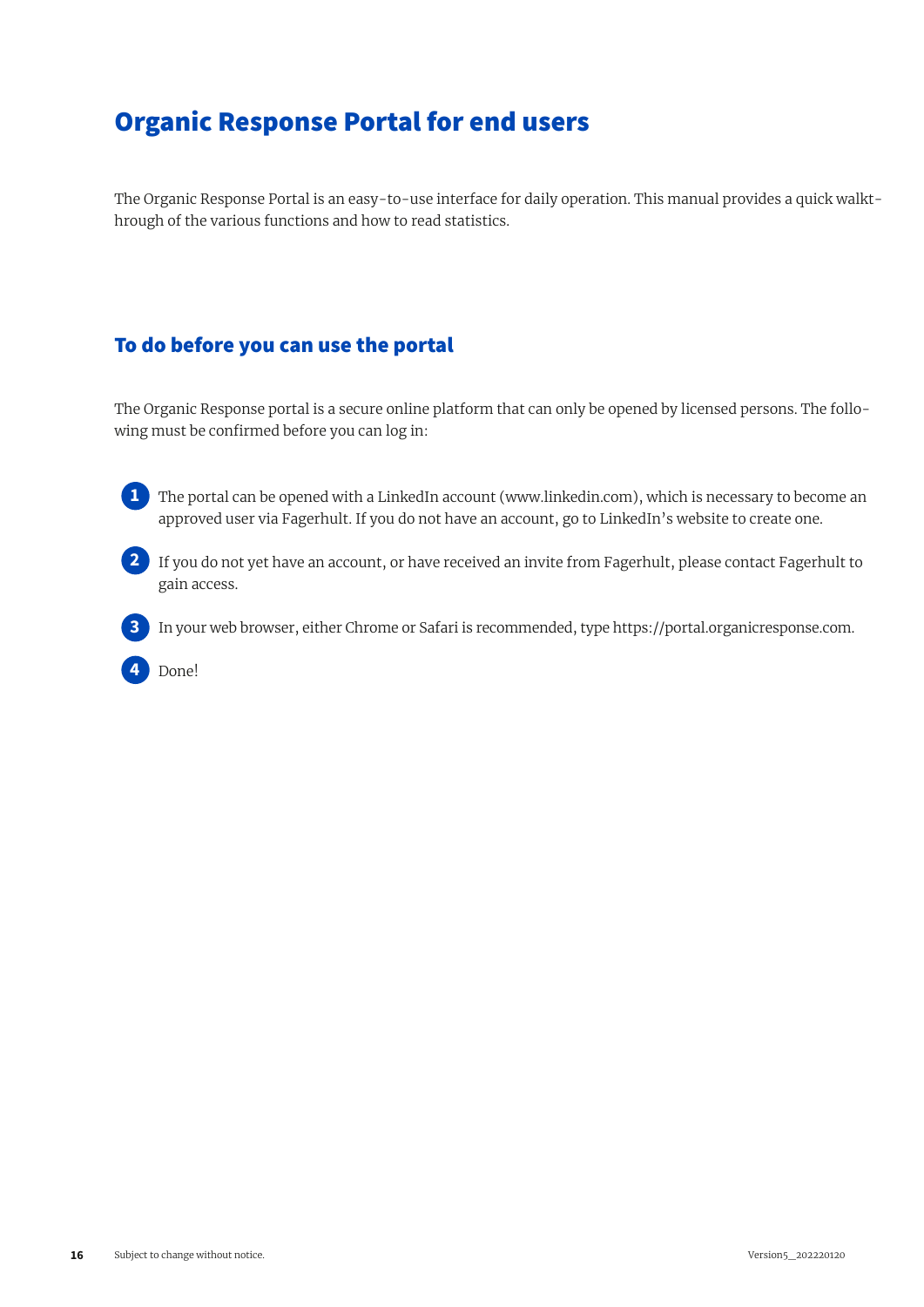## Login and homepage

The first time you open the portal, you must fill in the information previously described. Type in the email address and password used for the LinkedIn account.

|                       | Organic Response would like to:                                                                           |
|-----------------------|-----------------------------------------------------------------------------------------------------------|
| and current positions | • Use your basic profile including your name, photo, headline,                                            |
| LinkedIn account      | • Use the primary email address associated with your                                                      |
| your settings.        | Organic Response's terms apply. You can change this anytime from<br>Sign in to LinkedIn and allow access: |
| Email                 | Password                                                                                                  |
| <b>Join LinkedIn</b>  | Forgot your password?                                                                                     |
| <b>Allow access</b>   | Cancel<br>Linked in                                                                                       |
|                       | Terms of Service I Privacy Policy                                                                         |

Once you have logged in, you will be taken to the homepage. From here you can navigate to the building to which the portal belongs. If you have several buildings, they will all be visible here. You can always return to this page quickly by clicking the Organic logo at the top left corner of the screen.

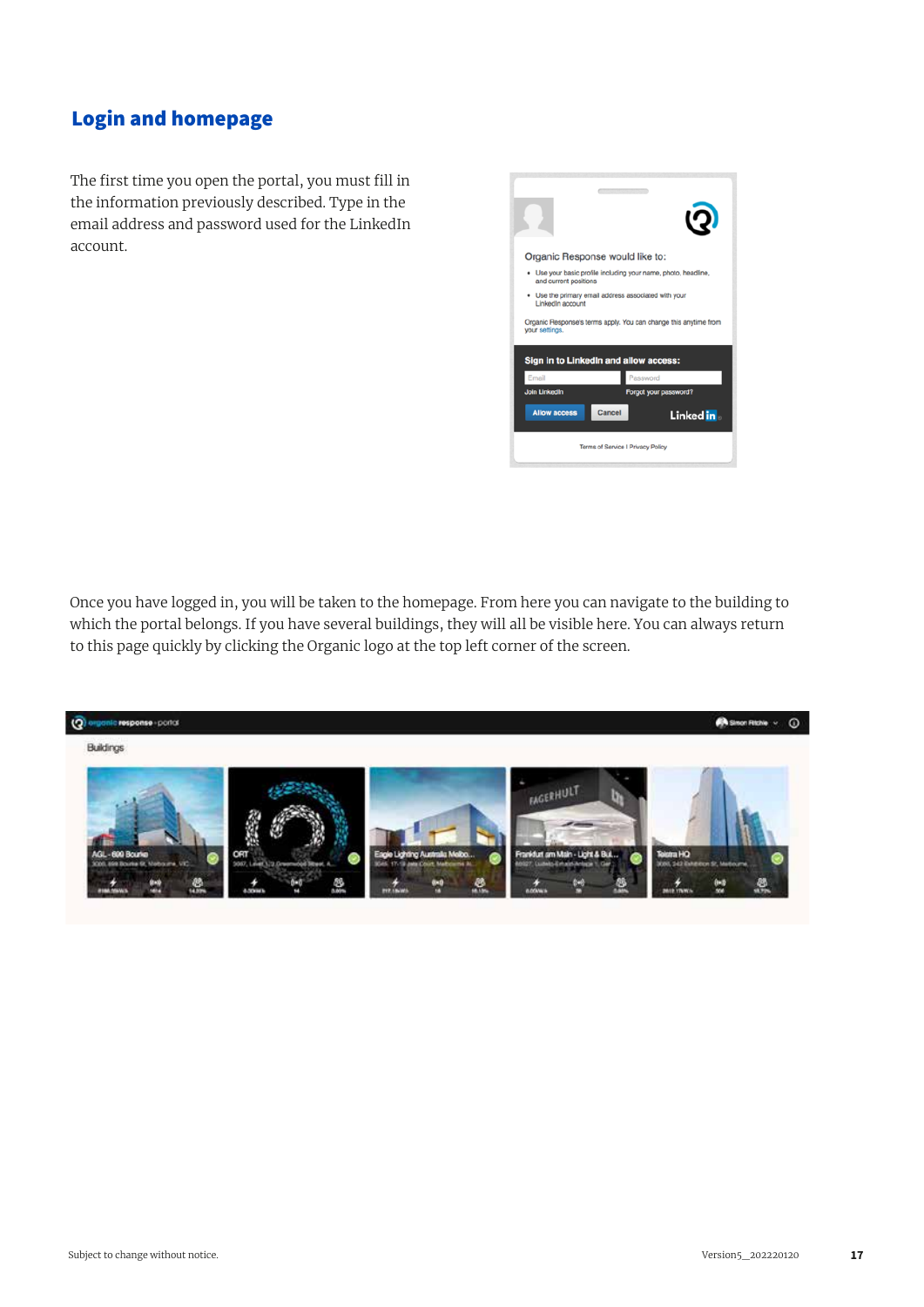## Statistics and analysis functions

The portal contains different types of statistics and analyses that can be used. The most important functions are described below.



#### **Statistics/analysis**

Statistics visualise functions in the inserted floor layout. The sections that are available from an analysis page include the following:

#### **Data information**

Selection of statistics from presence, light level and energy consumption. The resolution can be changed from the whole year down to 5 minutes<sup>1</sup>. There is also an option to access live mode to visualise utilisation of the current area. In addition, if the nodes are properly tagged, the information can be filtered to see analyses for different zones (e.g. corridor, meeting rooms, etc.). Statistics for analysis are available for the following functions:

**Heat mapping** – shows presence at any time on the floor plan. Presence is shown as a percentage of the sum total of presence. For example, if there are 100 luminaires and 50% presence shown at 10:00. This means that for an entire hour from 10:00:00 to 10:59:59, the luminaires indicated statistically calculated 50% presence for this period. This means that luminaires can have zero or up to full occupancy, but in total over an hour, merging of the calculation gives 50%. Where presence at most has been, or at least, is shown in the floor plan's presence indication.



<sup>1</sup> In order to conform to GDPR (Global Data Protection Regulation), the portal has high-resolution data analysis. Real-time or 5-minute logging is disabled by default. The user can still access the information if an administrator or a person with permission should choose to grant access to these options. This can be done through the role menu as explained earlier by checking the "High resolution data" checkbox for custom users.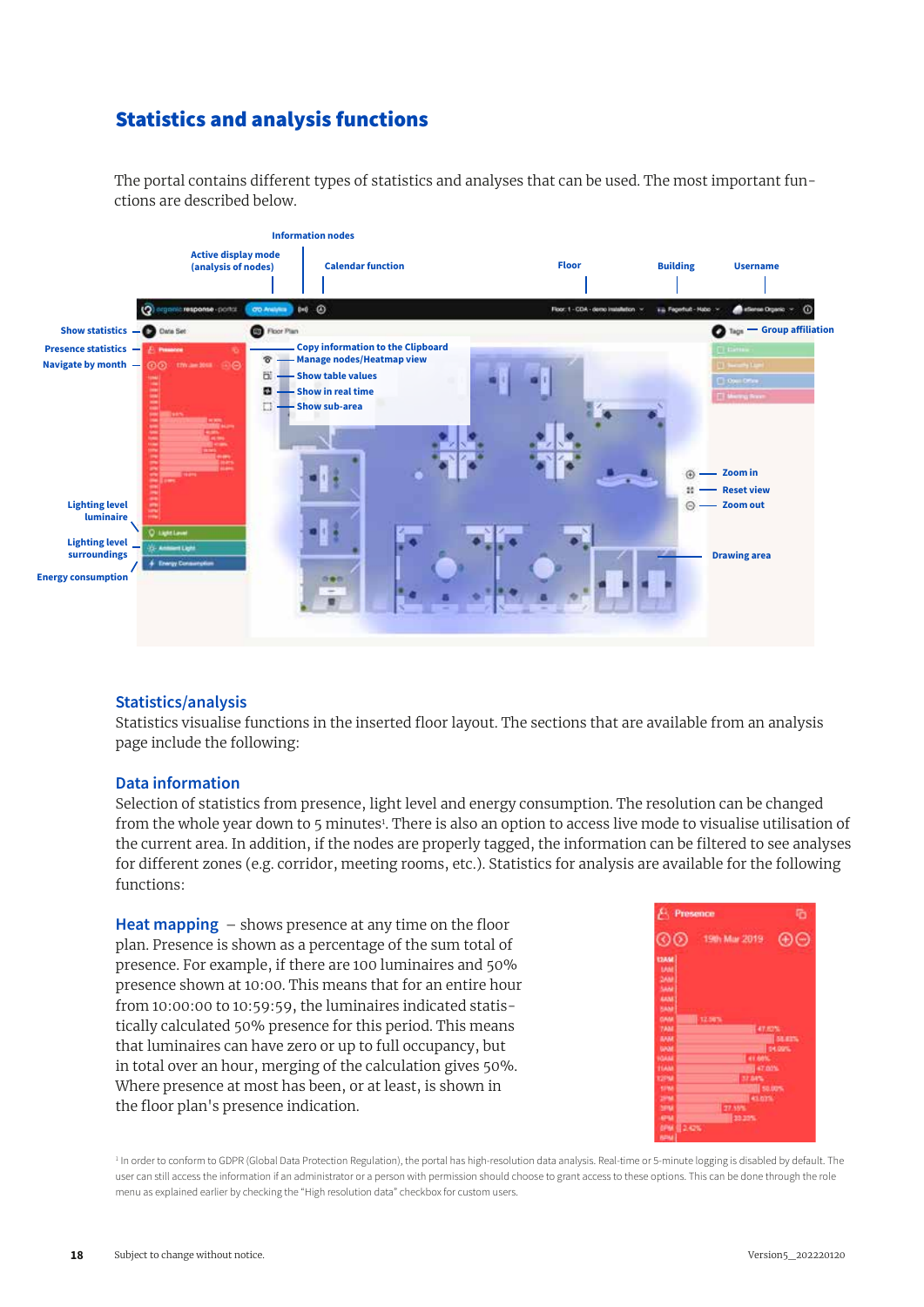**Light level** -Percentage levels measured over any period of time against the total consumption of luminaires. Take the example above again and at the same time show light levels as 75 %. This could be translated as 100 luminaires: Either 75 luminaires of 100 were at 100 % light level during that time period or that all 100 luminaires were at 75 % lighting level for this time period<sup>2.</sup>

**Energy consumption** - in kWh for any period of time. The standard calculation is based on a 40 W luminaire. The luminaires can be assigned a more accurate consumption in the Nodes menu on the right side of the display view.

All information can be viewed in the following resolution:

- Year data is divided into months.
- Month data is divided into days.
- Days data is divided into hours.
- Hours Data is divided into 5-minute intervals.





|              | $\bigstar$ Energy Consumption<br>দে |
|--------------|-------------------------------------|
| $\odot\odot$ | (F)<br>∈<br>19th Mar 2019           |
|              | 12AM 23.91 W.h                      |
| 1AM          | 23.91 Wh                            |
|              | 2AM 23.91 W.h                       |
|              | 3AM 23.91 W.h                       |
| 4AM          | 23.91 W.h                           |
| 5AM          | 23.91 W.h                           |
| <b>RAM</b>   | 549.87 W.h                          |
| 7AM          | 1.27 kW.h                           |
| 8AM          | 1.35 kW.h                           |
| <b>9AM</b>   | 1.35 kW.h                           |
| <b>10AM</b>  | 1.15 kW.h                           |
| <b>11AM</b>  | 1.16 kWh                            |
| 12PM         | 1.28 kW.h                           |
| 1PM          | 1.30 kW.h                           |
| 2PM          | 1.29 kW.h                           |
| 3PM          | 1.25 kW.h                           |
| 4PM          | 1.24 kW.h                           |
| 5PM          | 484.08 W.h                          |
| 6PM          | 23.91 W.h                           |
| <b>7DM</b>   | <b>22.04.MIN</b>                    |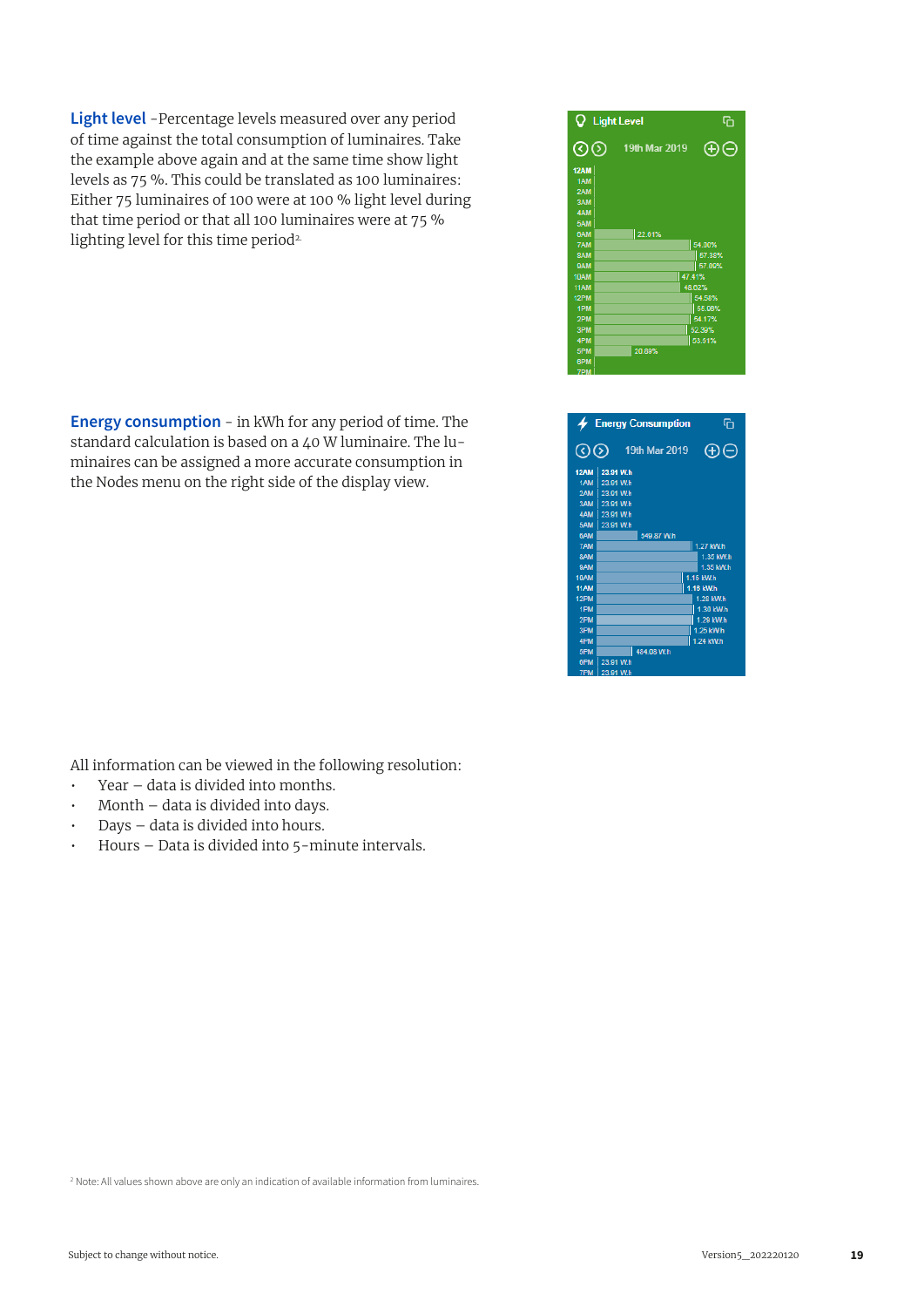The selected functions are specified on the following pages.



- Click this icon to easily access the homepage.  $\bullet$ 
	- Choose from Analysis Functions/Sensor Nodes/Calendar Function
- Select floor **3**
- **4**

**5**

**2**

- Select building or building settings
- Function icons for floors in display mode



- 1 Icon to lock in display mode
- 2 Display mode of installed nodes
- 3 Show "Heatmap"
- 4 View emergency lighting devices with Organic Response sensor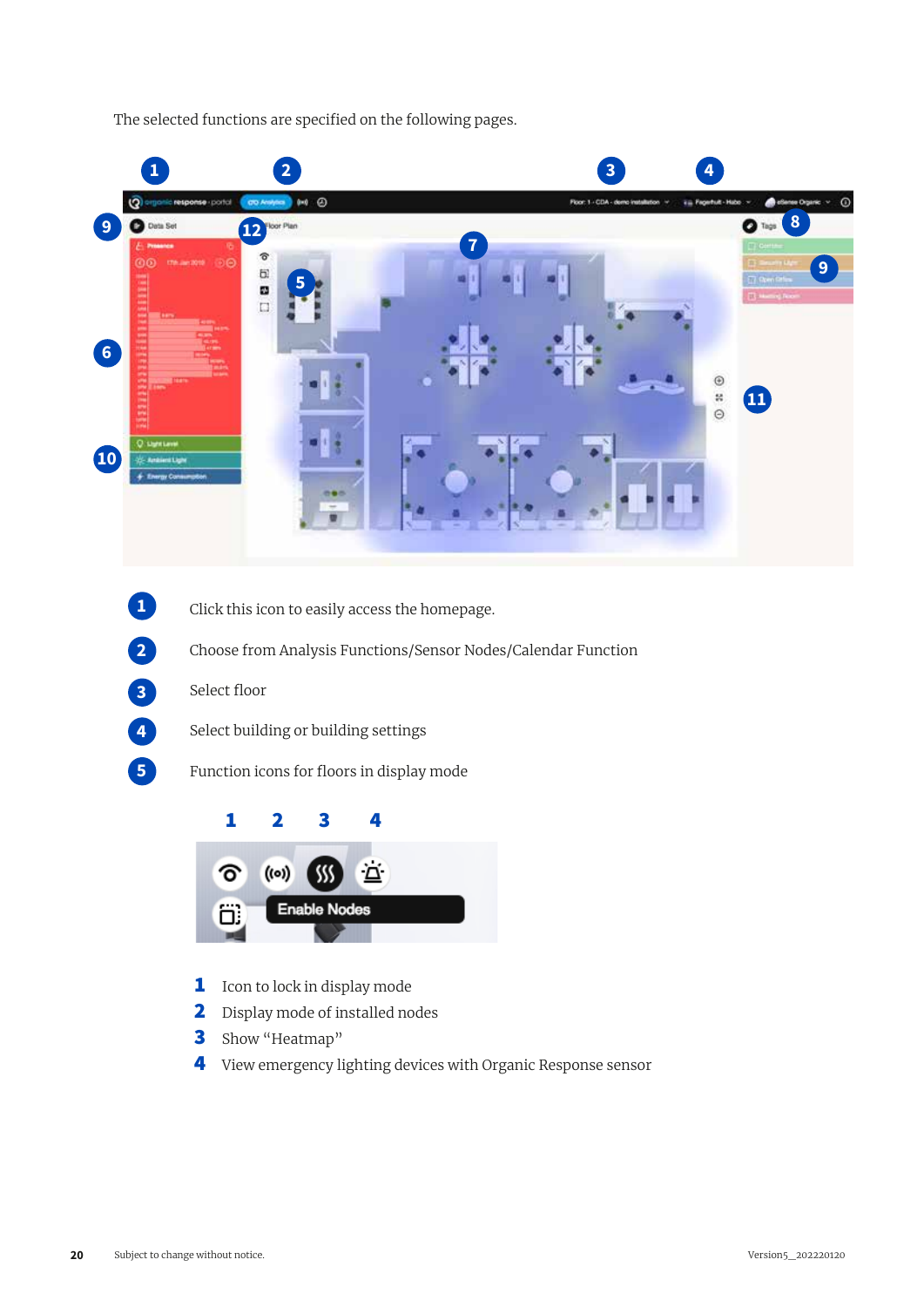

The scale setting for displaying the "heatmap" allows the colour of the heatmap function to be adjusted

Real-time mode. Shows "heatmap" in real time



- **1** Icon to lock the following in display mode
- 2 Display mode of installed nodes
- **3** Cumulative display mode (select a specific area on the floor)
- 4 Mark all nodes
- 5 Clear function for selected nodes (display mode only)



Statistics for the floor can be read from the bar chart to the left. There are four different functions; Presence, Dimming, Ambient Light, and Energy Consumption.



These functions allow you to select statistics with greater or less detail. Choose from day, month or year. Press and hold Shift to highlight multiple bars.



The floor is used to display the "heatmap\*" function, or presence representation for the area. Red indicates a high presence level, colder colours indicate less activity.



Tags. This function expands or collapses the display of tags.



You can select to group nodes for the same statistics, e.g. corridor, meeting room, etc. Each node displays the same colour as selected for the zone.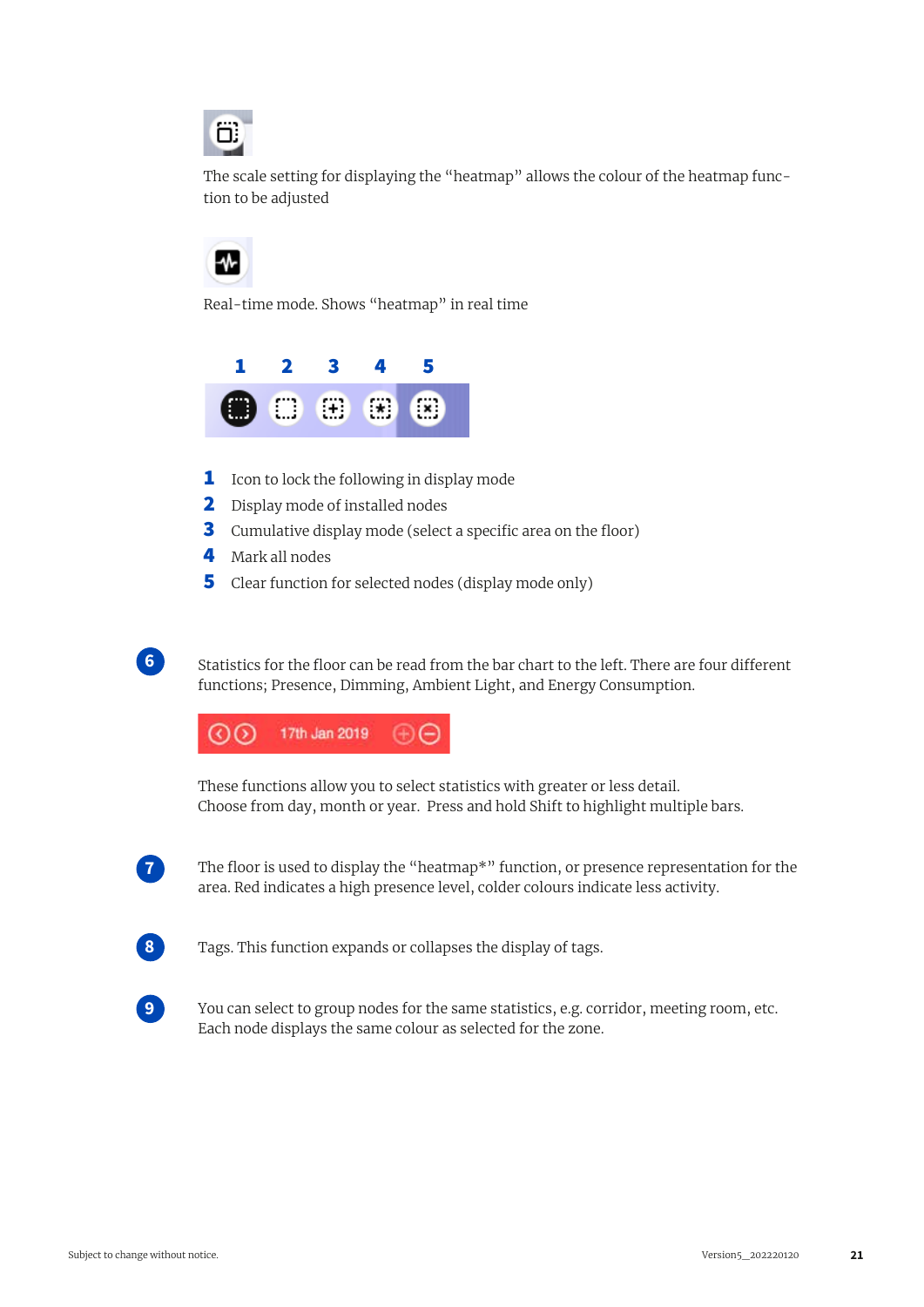

Choose the type of statistics to be reported.

Use + and - to zoom in or out of the drawing. Or use the centring icon to see the entire floor.



**10**

**11**

Save statistics. By using the icon at the top right, you can retrieve statistics and save them in, for example, Excel.



Set the bar chart to the time and measurement to be saved. Click the icon. The information is saved directly to the computer "Clipboard". A dialogue box indicates that this is done. Save the information in Excel. Under "Paste", use "Text Import Wizard", click "Next" and select the comma delimiter between the columns. Click "Finish". The information will now be imported in Excel.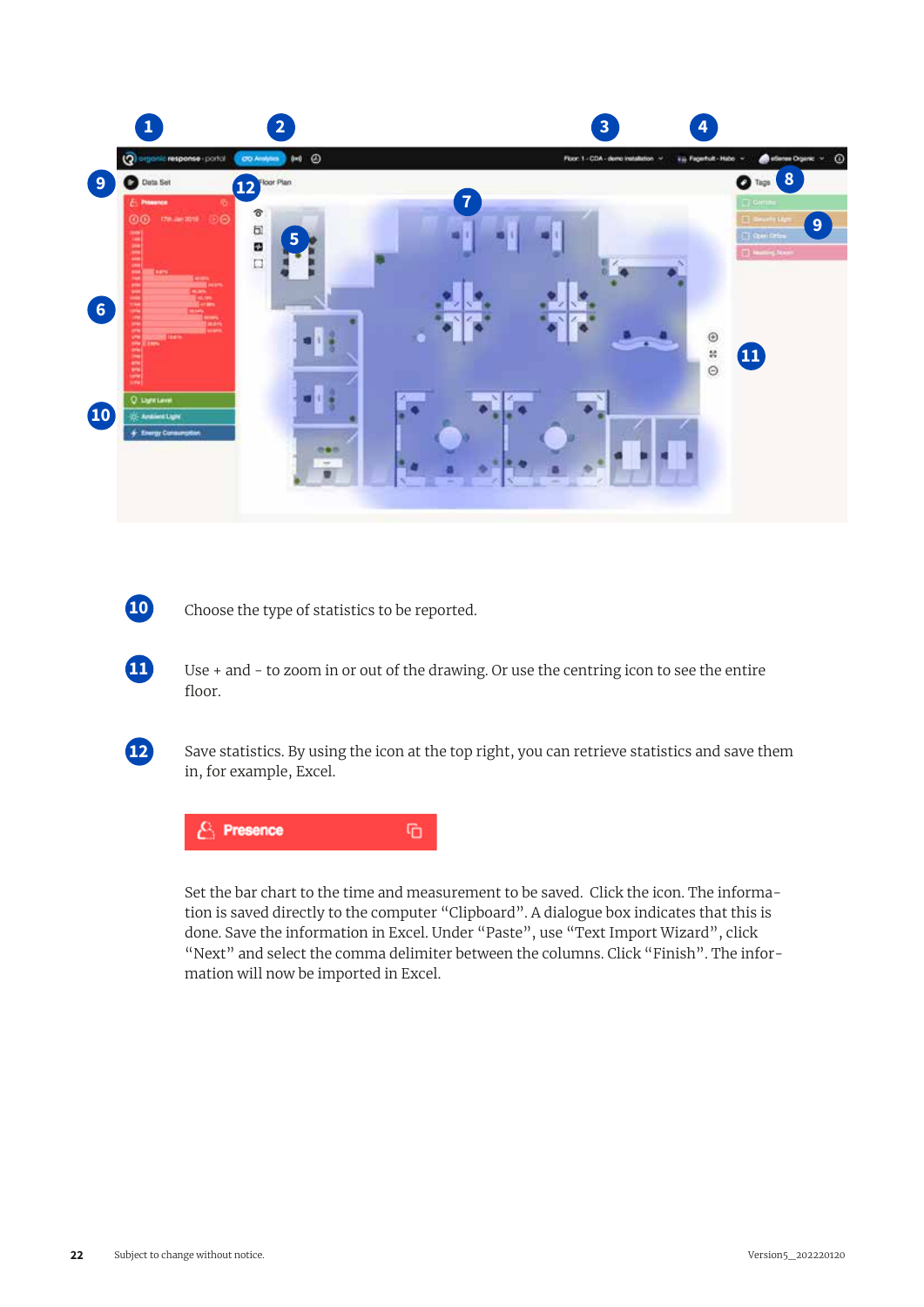#### Sensor nodes

There are several different types of statistics and analyses to evaluate for each node. The most important functions are described below.

Select "Sensor Node menu" at the very top of the portal. In this environment you can create and change multiple functions for each node. Statistics and information about each node's setting can be read here. You can use the ID search function for each node, or use the device's address.

Search by ID or address.

Information about:

- ID
- Address
- See the location of the node on the drawing
- Usage time in hours
- Number of hours in operation
- Energy consumption
- The node's colour according to zone affiliation.

**Show nodes (Faulty/Installed/Not Installed Program nodes Select Node/Delete/Revert to Not Installed Search node**



**Programming functions: Add node Save node Undo Select Node/Delete/Reset Node**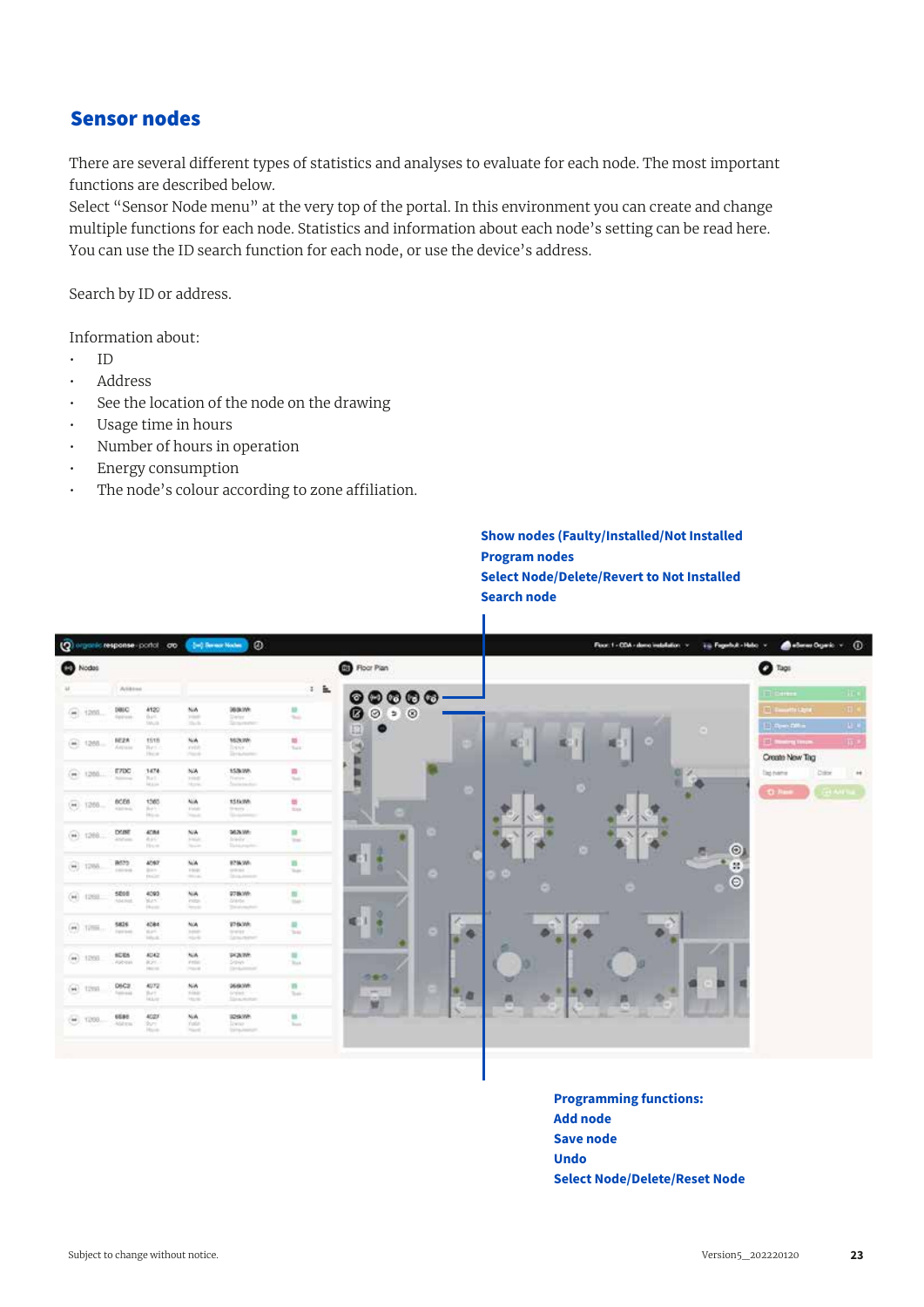#### **Managing sensor nodes and information in detail**

In this environment you can manage the data that will apply to each individual node. Zone name, load effect for luminaire, search for a node's location on the drawing.



**1**

Here you will find detailed information for each node. The information can be used during maintenance of the lighting installation. Click a row for one sensor, and the drawing will move to the location of the node.

**2**

**3**

Zone Name "Tag"

Create a new Zone Name "Tag"

- Type in a name for the zone
- Click a node to be associated to the zone
- Click "Add Tag" to confirm and create a new zone name

**4**

Node status indication. In addition to a node being assigned the same colour as the zone it belongs to, the node also displays its operating status.

- A white node indicates that it is connected and operating normally.
- A red node indicates that it is connected but something is wrong.
- A green node indicates that the node is not connected to the gateway
- A black node indicates that it is not pre-programmed and not "mapped"